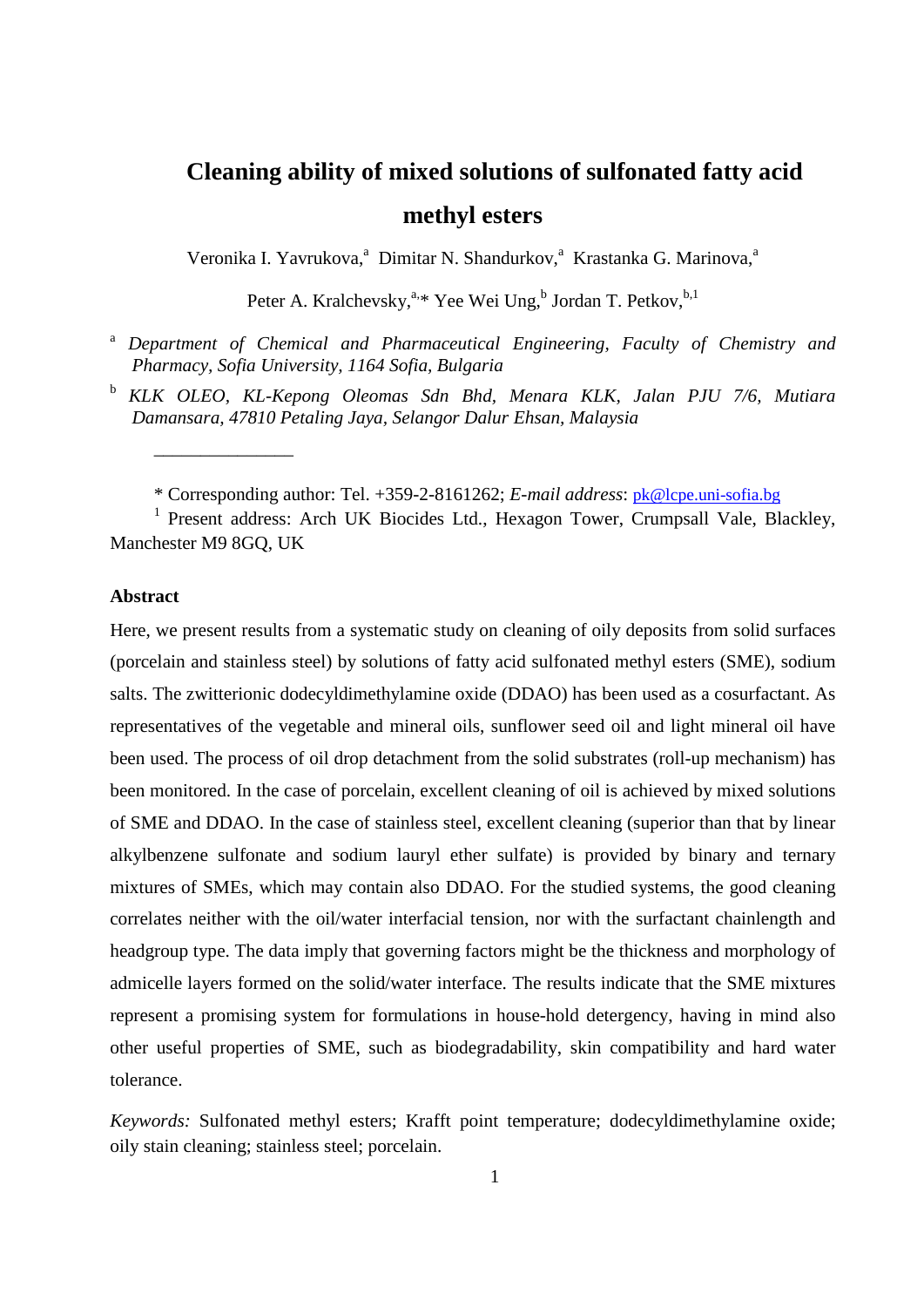## **1. Introduction**

Sulfonated methyl esters (SME) of fatty acids are subject to increasing interest during the last two decades. SMEs are derived from renewable sources and are considered as a green alternative of petroleum-derived surfactants (Siwayanan et al., 2014; Lim et al., 2016, 2019; Jin et al., 2016; Maurad et al., 2017; Xiu et al., 2017). SME are insensitive to the water hardness, unlike the linear alkylbenzene sulfonates, which are widely used in cleaning formulations (Cohen et al., 1999, Lim et al., 2016, 2019; Ivanova et al., 2017; Xiu et al., 2017). Mixtures of SME and linear alkylbenzene sulfonates (LAS) have been shown to improve the LAS solubility in hard water and have been used to achieve significant builder's reduction in detergent formulations (Lim et al., 2019). Foaminess and foam stability are better with SME as compared to LAS (Lim et al., 2016; Tai et al., 2018). Detergency and cleaning by SME and SME+LAS formulations have been found comparable and even better than those with LAS alone (Maurad et al., 2017; Lim et al., 2019; Tai et al., 2018).

Along with the detergency characterization, there is a considerable advance in the physicochemical characterization and theoretical modeling of adsorption and micellization of the different SMEs and their mixtures with other ionic or nonionic surfactants (Patil et al., 2004; Wong et al., 2012; Danov et al., 2015; Ivanova et al., 2017; Basheva et al., 2019, Xu et al., 2018; Wang et al., 2019).

Recent studies describe direct measurements of the cleaning performance of different SME in specialized tests evaluating the detergency power of powders (Siwayanan et al., 2014; Lim et al., 2019), laundry liquids (Maurad et al., 2017) or dishwashing liquids (Tai et al., 2018). These studies are helpful for industry to select the most suitable surfactants for commercial detergent products. However, the mechanism of soil removal processes has not been investigated using the available methods for characterizing the soil detachment at nano-, micro- and macro-scales (see e.g. Cuckston et al., 2019).

In the literature, there are few results about the factors that govern the cleaning performance. Indications that the soil detachment can depend on the surfactant alkyl chainlength (Gambogi et al., 2006; Siwayanan et al., 2014, Lim et al., 2016) and headgroup nature (Mahdi et al., 2015) have been found. The oil/water interfacial tension is also an important factor for oil drop detachment (Phaodee et al., 2018). Another governing factor is expected to be the surface energy of the solid substrate, which significantly depends on the surface type, treatment, ageing, etc. (see e.g. Hedberg et al., 2014; Kim et al., 2016, Tsujii, 2017).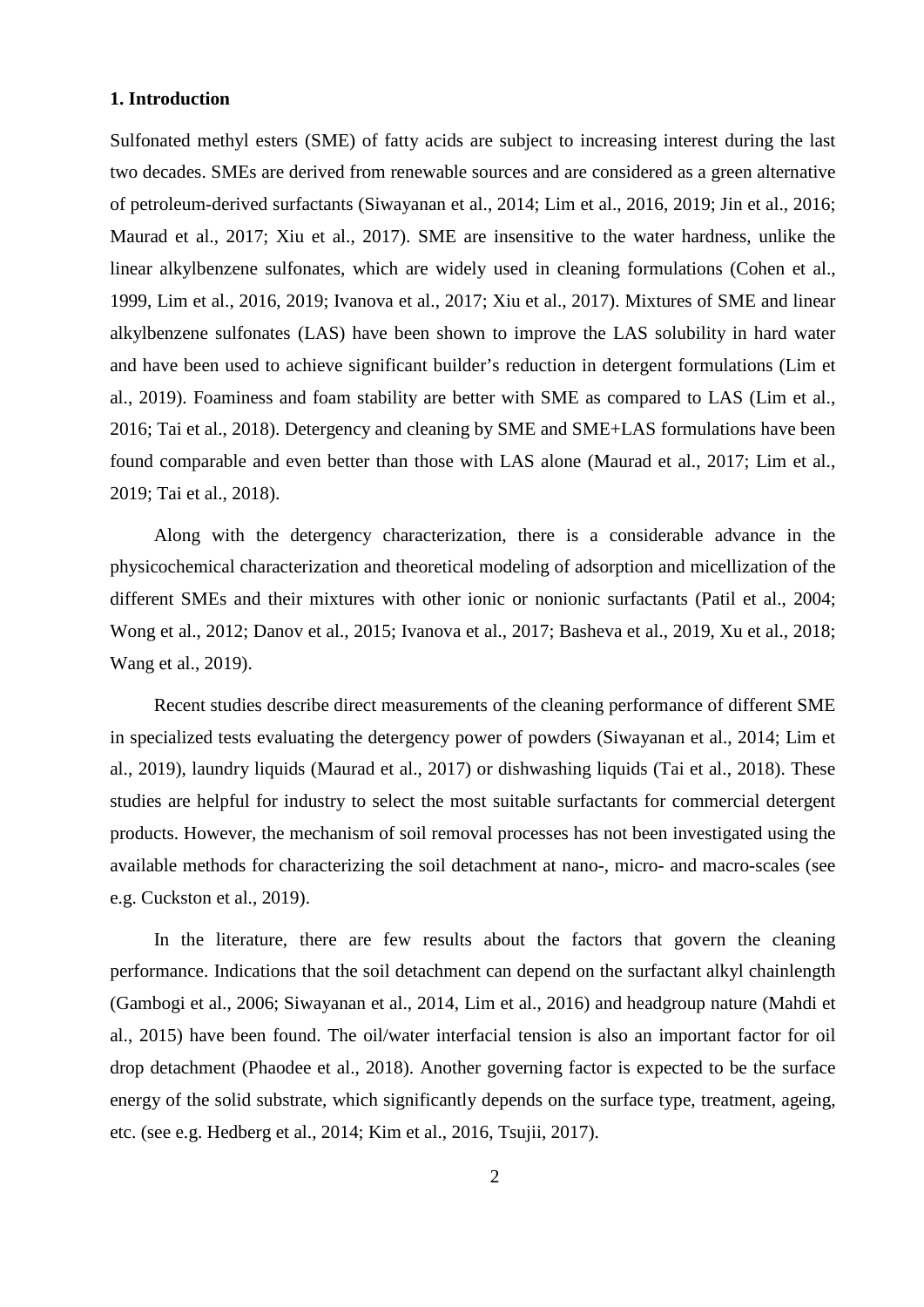The detergency action of anionic surfactant solutions could be improved by the addition of zwitterionic cosurfactant, which has been used in various formulations such as shampoos, hand and body washes for foam boosting (Basheva et al., 2000); cleaning aids (Gambogi et al., 2006), and rheological thickeners (Christov et al. 2004). Zwitterionic surfactants have been found to improve also the solubilization capacity of the ionic surfactants (Golemanov et al. 2008). Interactions in mixed solutions of zwitterionic and anionic surfactants have been described by different approaches and synergistic effects have been found (Hines et al., 1998; Danov et al., 2004; Angarska et al., 2004; Basheva et al., 2019). Amine-oxide surfactants are among the most widely used zwitterionics and special attention has been paid to their salt and pH sensitivity (Maeda et al., 1995, 1996; Singh et al., 2006; Schellmann et al., 2015). To the best of our knowledge, so far there is no study that relates the surface and bulk properties of SME solutions and of SME+zwitterionic mixtures to their action as detergents.

Our goal in the present article is to investigate the cleaning of oily deposits from solid surfaces by SME solutions and by SME+zwitterionic mixtures. As zwitterionic cosurfactant, dodecyldimethylamine oxide (DDAO) is used. The investigated solid substrates are porcelain and stainless steel, which are typical materials for kitchenware. As representatives of the vegetable and mineral oils, sunflower seed oil (SFO) and light mineral oil (LMO) have been used. The cleaning efficacy is characterized by direct monitoring of the process of oil drop detachment from the substrates in the investigated surfactant solutions; see e.g. Rowe et al., 2002; Kolev et al., 2003, Kralchevsky et al., 2005, and Davis et al., 2006.

Section 2 describes the used materials and methods. In Section 3, the investigated systems are characterized by contact angles; interfacial tensions and Krafft temperature of the surfactants. In Section 4, the results from the experiments on oil drop detachment are reported and discussed with respect to the factors, which govern the rather different cleaning performance of surfactants that have very similar chemical nature. We believe the results would be of interest to both industrial researchers developing new formulations and academic scientists investigating the physicochemical mechanisms of detergency.

#### **2. Materials and methods**

### *2.1. Materials*

The used sulfonated methyl esters, SME ( $\alpha$ -sulfo fatty acid methyl ester sulfonates, sodium salts, denoted also α-MES), are products of the Malaysian Palm Oil Board (MPOB) and KLK OLEO.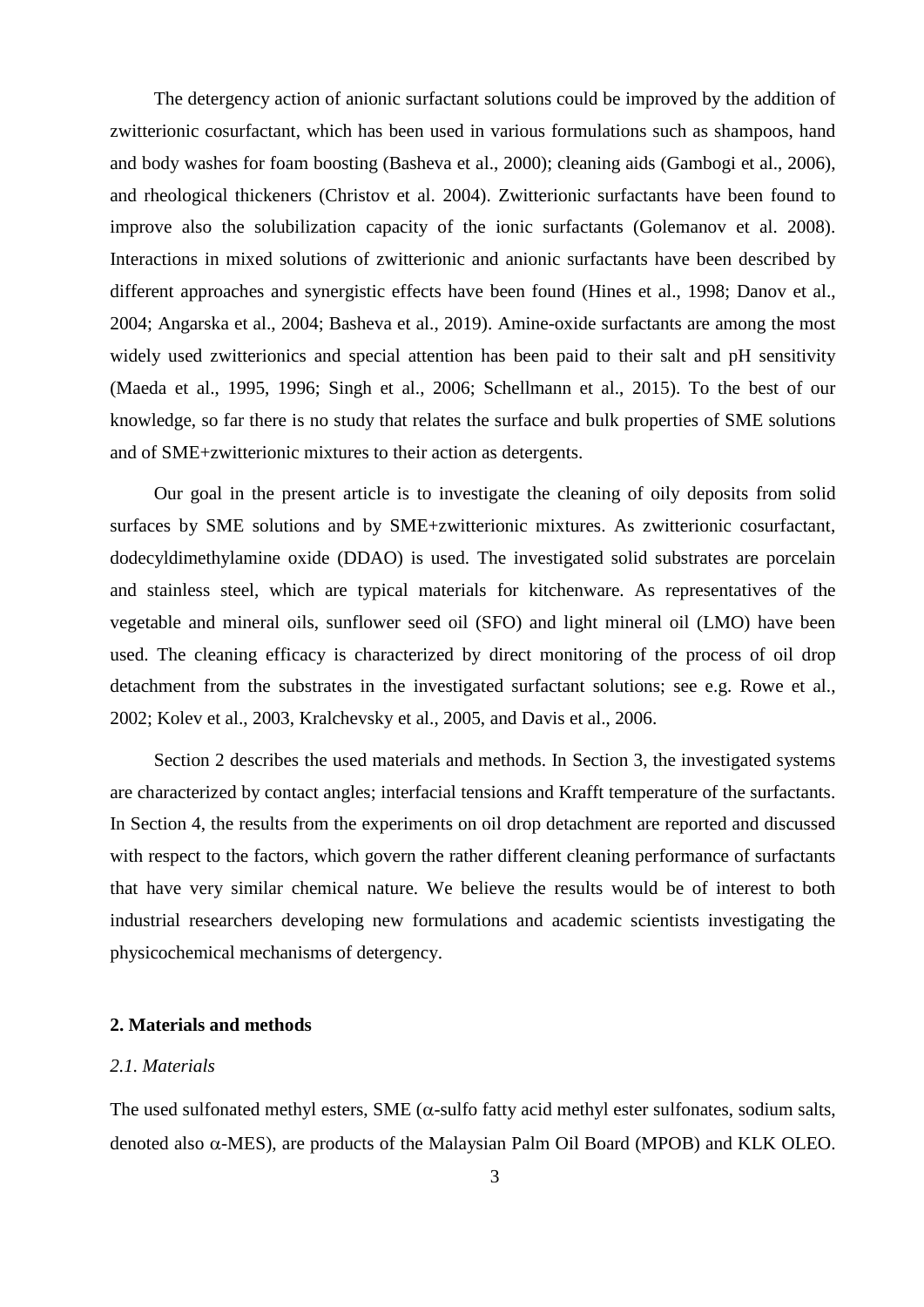In particular, C12-SME, C14-SME, and C16-SME are sulfonated methyl esters of the respective fatty acids: lauric, myristic, and palmitic. C1618-SME, represents a mixture of 85 wt% palmitic (C16-SME) and 15 wt% stearic (C18-SME) sulfonated methyl esters and has a mean molecular weight  $M = 376.70$  g/mol and critical micellization concentration (CMC) = 0.9 mM. C1618-SME is preferred in applications because of its lower Kraft temperature and better water solubility (Schambil & Schwuger, 1990). The surfactant samples were used as received.

We used also linear alkyl benzene sulfonate, sodium salt (LAS) product of Sigma Aldrich; sodium laurylethersulfate with two ethylene oxide groups (SLES) product of KLK OLEO, and N,N-Dimethyldodecylamine N-oxide (DDAO), product of Sigma Aldrich. The transition from the cationic to the zwitterionic form of DDAO occurs near  $pH = 6$  (Maeda et al., 1995; Schellmann et al., 2015).

As inorganic salt additives we used sodium chloride, NaCl (Honeywell, Germany) and calcium dichloride hexahydrate,  $CaCl<sub>2</sub>.6H<sub>2</sub>O$  (Sigma Aldrich). To adjust the desired pH of the solutions, HCl or NaOH were used. The solutions were prepared with deionized water from Elix 3 (Millipore) water purification system.

All experiments were performed with solutions of 0.2 and 0.5 wt% total surfactant concentrations, which are typical in cleaning applications (Jin et al., 2016, Lim et al., 2019). The solutions were prepared by intensive stirring for 1 to 24 hours prior use. The solutions of C14-, C16- and C1618-SME were heated to 40 °C for a better and faster dissolution. The pH was adjusted after the full surfactant dissolution.

Salt concentration is known to affect significantly the surface and interfacial tension of ionic surfactant solutions (Kralchevsky et al., 1999, 2002; Fainerman & Luccassen-Reinders 2002, Gurkov et al., 2005). To fix the ionic strength of the studied solutions, NaCl was added at molar concentration that is ca. five times higher than the total molar surfactant concentration. Thus, all solutions with 0.5 wt% total surfactant concentration contain 0.365 wt% ( $\approx 62$  mM) NaCl, whereas all solutions with 0.2 wt% total surfactant concentration proportionally contain 0.146 wt% ( $\approx$ 25 mM) NaCl.

As model liquid soils, we used sunflower seed oil (SFO) and light mineral oil (LMO). Food grade sunflower oil was purchased from a local supplier and used after purification by passing through a column filled with the absorbents Silicagel 60 (Fluka, cat. # 60741) and Florisil  $(60/100 \text{ mesh}, \text{Supelco}, \text{cat.} \# 20280 \text{--} \text{U})$ . LMO product of Sigma-Aldrich (cat # 33,077-9) was used as received.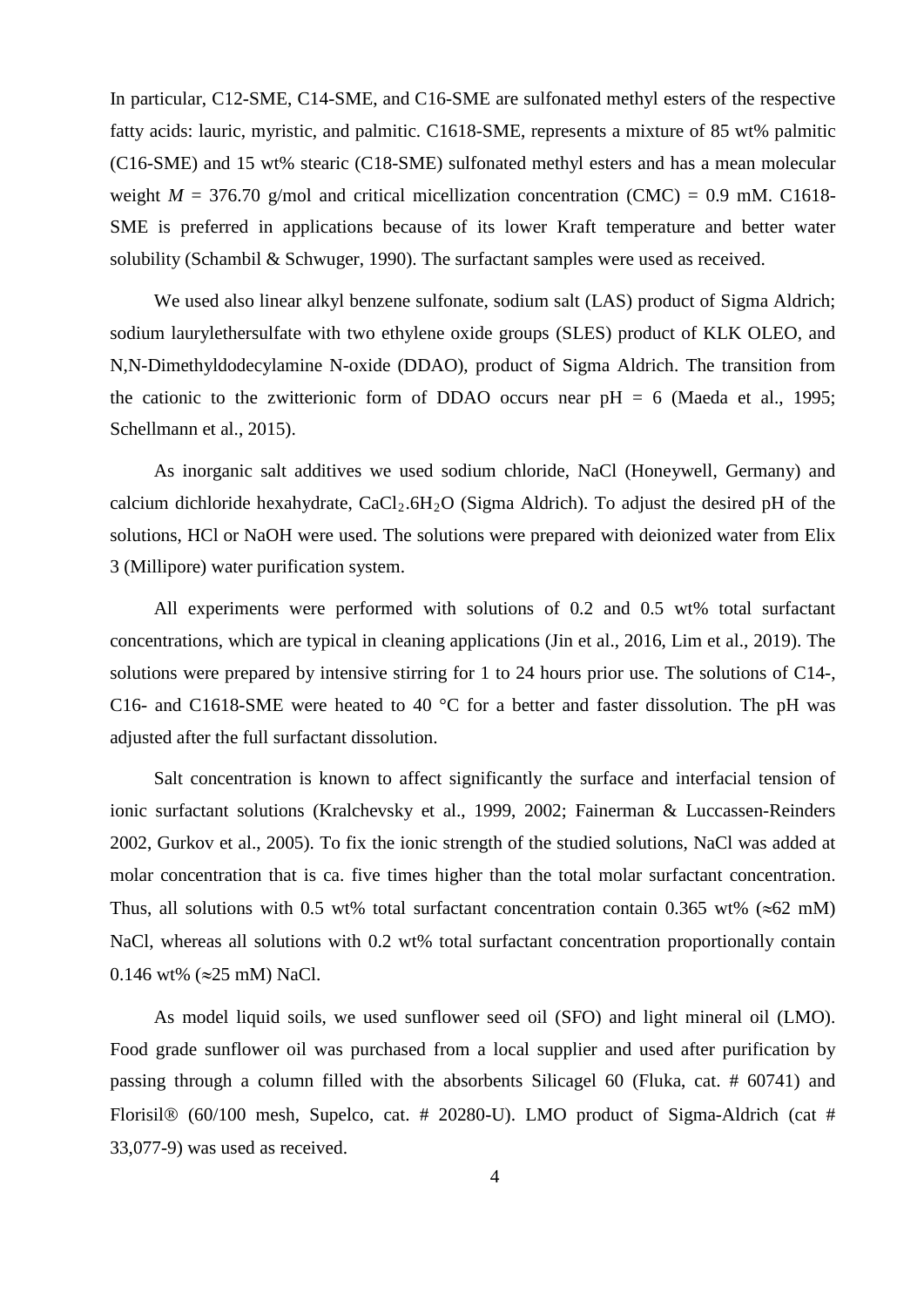As solid substrates, we used glaze porcelain and stainless steel. Rectangular porcelain plates of size 3×3×0.5 cm were cut from a white feldspar porcelain dinnerware plates. The plates were cleaned by soaking in ethanol, abundant rinsing with deionized water and drying at ambient temperature. Stainless steel AISI 304 (Cold rolled, bright annealed, average roughness 0.05 – 0.1  $\mu$ m) was used as rectangular flat plates of size  $2 \times 2 \times 0.1$  cm. The stainless steel sample plates were cleaned by consecutive soaking in ethanol and in Decon  $90^{TM}$  liquid detergent, abundant rinsing with deionized water, and drying at ambient temperature for several hours.

#### *2.2. Experimental methods*

The solutions' surface and interfacial tensions,  $\sigma_{AW}$  and  $\sigma_{OW}$ , were determined by using the "pendant /buoyant drop" method. For this goal, a buoyant bubble or drop was formed on the tip of a J-shaped hollow needle dipped in the aqueous solution. The surface tension was determined by drop shape analysis (Rotenberg et al. 1983; Hoorfar & Neumann 2006) with the software DSA1 on the instrument DSA10 (Krüss GmbH, Hamburg, Germany).

To determine precisely the Krafft temperature for 0.5 wt% surfactant solutions, we measured the solutions' turbidity using a UV/VIS spectrophotometer Jasco V-700 at wavelength 500 nm. The temperature was decreased by 0.5° steps starting from 30 °C. The samples were tempered for 10 minutes at each temperature and the measurements were performed afterwards. The Krafft temperature was determined from the onset of rise of turbidity (Heckmann et al., 1987; Tzocheva et al., 2012).

Contact angles of water and oil drops on the used solid surfaces were determined by side observations using the instrument DSA10 and DSA1 software (Krüss GmbH, Germany).

## *2.3. Monitoring the oil drop detachment in surfactant solutions*

The systematic observation of soil removal has been realized by using a glass cuvette mounted on the instrument DSA10. The procedure is as follows. First, we put a dry substrate on the bottom of the 50 ml rectangular glass cuvette. Next, 3  $\mu$ l oil drop is placed on the substrate and its three-phase contact angle,  $\theta$ , is measured (see Fig. 1A). The drop is left at rest for 10 min.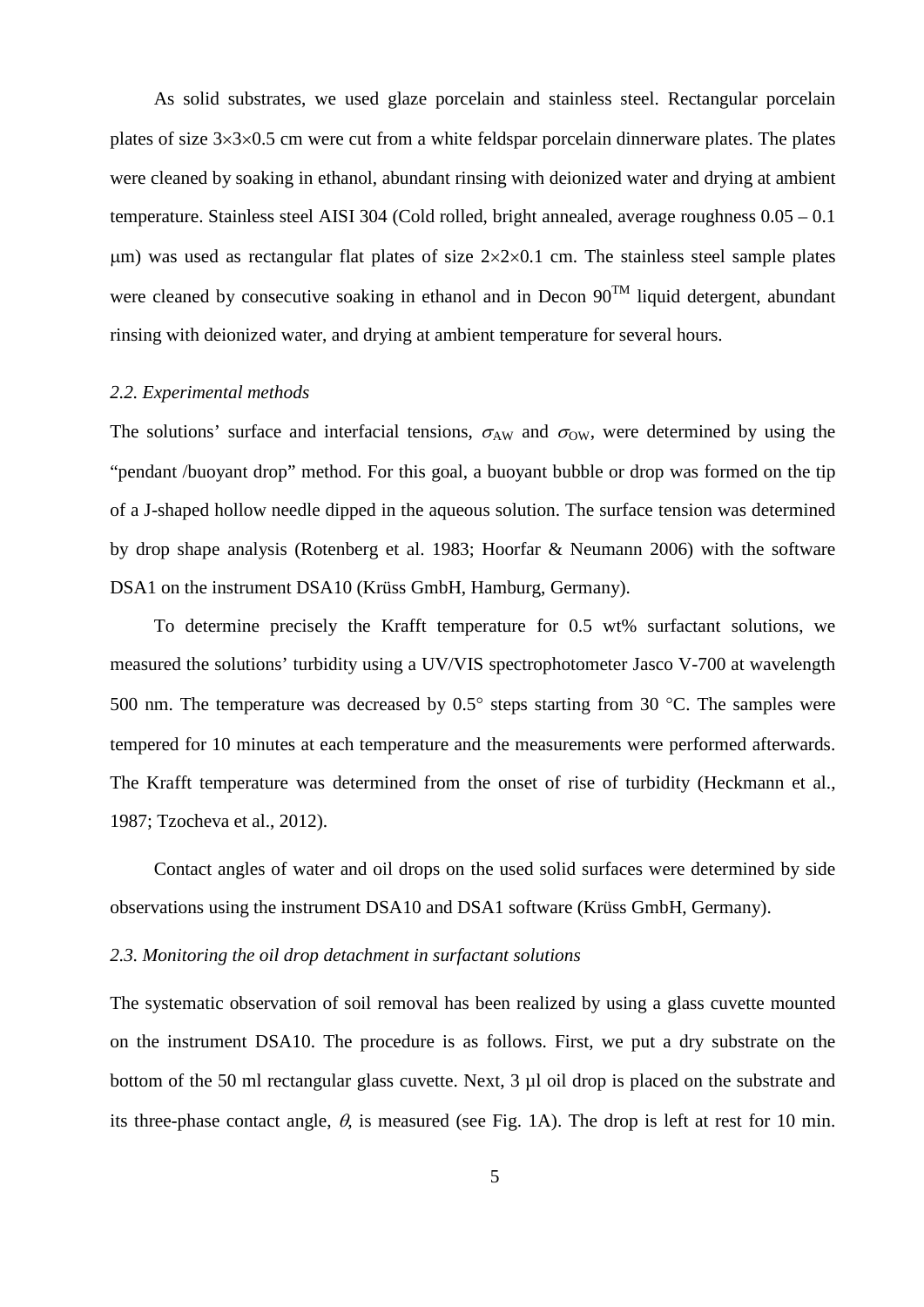Afterwards, 20 ml surfactant solution is gently poured in the cuvette. The shrinking of the oildrop/substrate contact area (with possible drop detachment) has been observed for 15 min (Fig. 1B), and the contact angle variation has been recorded. All experiments have been performed at least twice using at least two separate substrates of each type for each solution and oil.



**Fig. 1** Schematic presentation of the setup used to measure contact angles. (A) Drop on a solid substrate in air; the contact angle  $\theta$  is measured across the *liquid* phase. (B) Drop on a solid substrate in aqueous solution; the contact angle  $\theta$  is measured across the *water* phase.

After the aqueous phase is poured in the experimental cell (Figure 1B), the contact area oil/substrate begins to shrink. At that, we distinguish three scenarios of oil drop evolution (Figure 2A).

(i) *No detachment*: The shrinkage of the three-phase contact line (and the decrease of contact angle  $\theta$ ) decelerates and stops at a relatively large contact angle, e.g.  $\theta$  > 80° (Figure 2B). The drop remains attached to the substrate.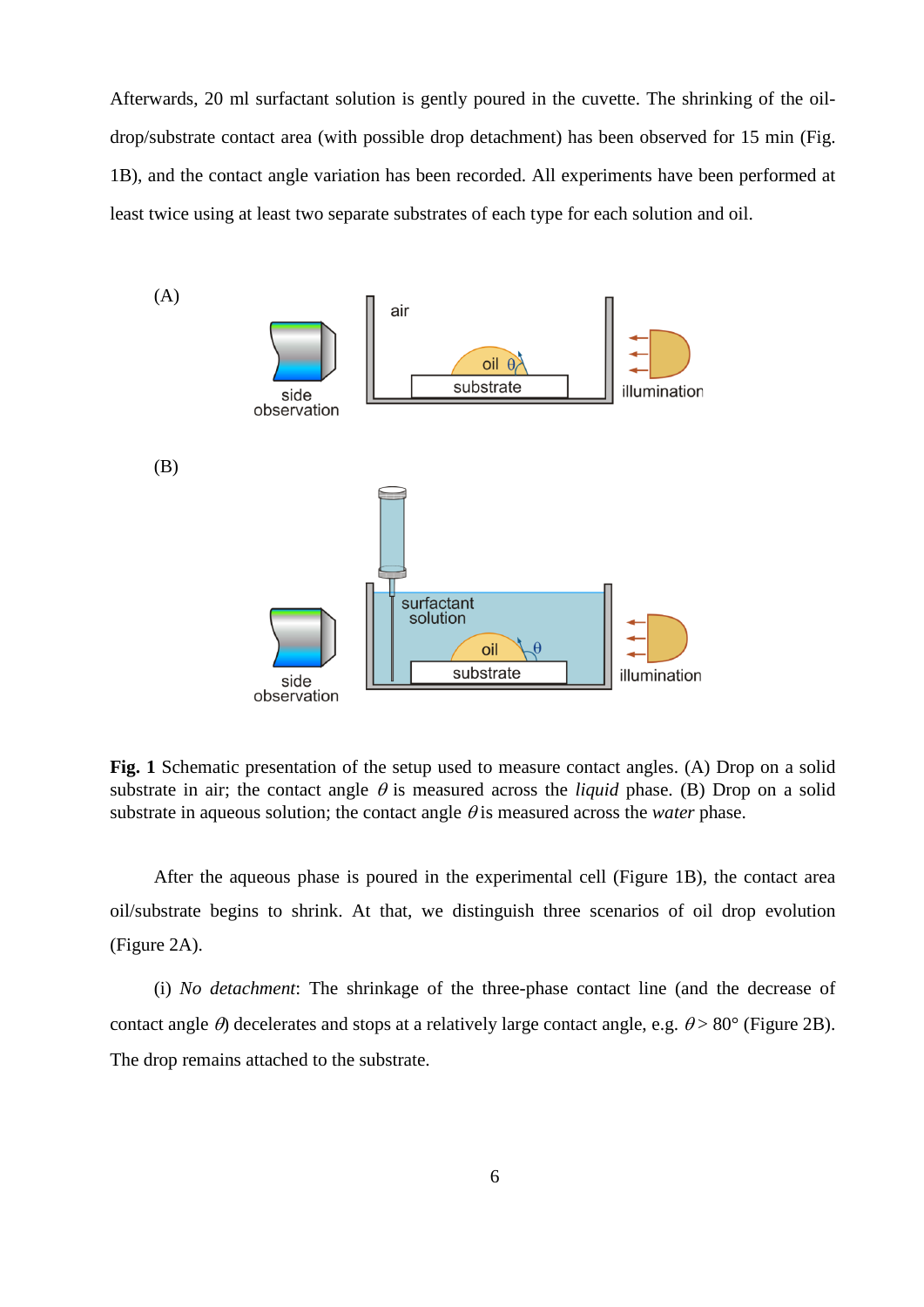

**Fig. 2** (A) Photographs illustrating the three scenarios of evolution of oil drops in surfactant solutions: (i) No detachment; (ii) Partial detachment and (iii) Full detachment. (B) The respective typical variations of contact angle  $\theta$ . The moment  $t = 0$  corresponds to pouring the surfactant solution in the experimental cell.

(ii) *Partial detachment*: At a certain stage of the contact-line shrinkage, necking instability appears and the drop breaks to two parts at the neck. The upper (larger) part is detached, whereas the lower part remains fixed to the substrate as a residual drop. In Figure 2B, the moment of drop breakage corresponds to the local maximum of  $\theta$ .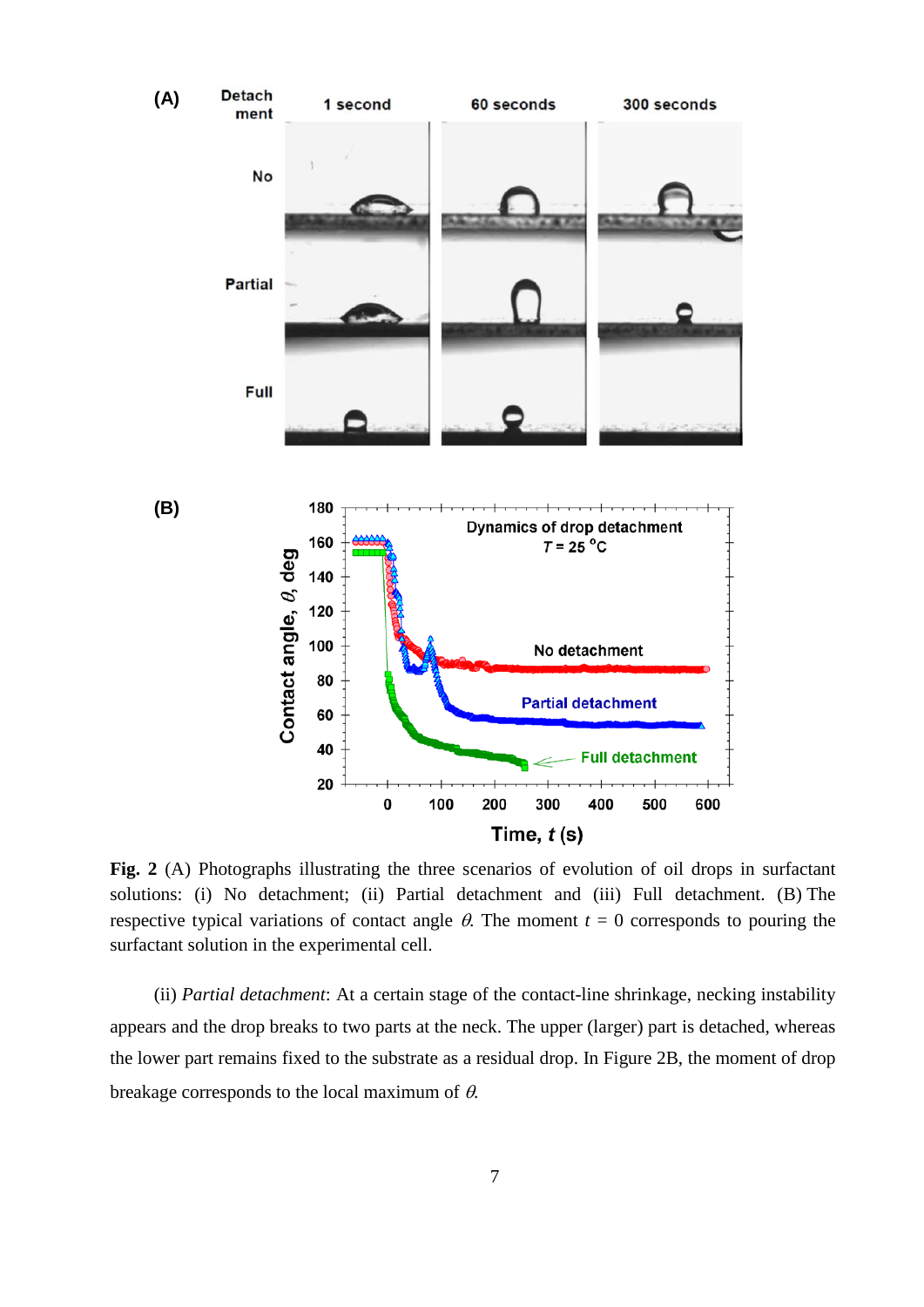(iii) *Full detachment*: In this case, the necking instability occurs within few seconds after pouring the surfactant solution. After that, the contact angle of the residual droplet gradually decreases up to its full detachment (Figure 2). Such behavior corresponds to the roll-up mechanism of cleaning (see e.g. Tsujii, 1998; Smulders, 2002; Shi et al., 2006).

In some experiments, a residual droplet remains attached to the substrate with a small contact angle (across water), but this drop detaches if it is subjected to a minor external force (which is present in real cleaning experiments). Such a case will be referred as *almost full detachment*.

### **3. Experimental characterization of the studied systems**

#### *3.1. Contact angle measurements*

The cleaned dry porcelain and stainless steel substrates were characterized by measuring the drop contact angle  $\theta$  of 3 µl drops of water, SFO and LMO; the upper phase is air (Fig. 1A). The results are shown in Table 1, where the values of  $\theta$  are average over at least 6 different drops on more than 3 different plates of the same material. The standard deviation is  $\pm 5^{\circ}$ .

The data for water drops show that porcelain is markedly more hydrophilic that stainless steel. This leads to much easier cleaning of oily soils from porcelain than from stainless steel (see below).

The comparison of the data for SFO and LMO indicates that the mineral oil wets the solid substrate much better than the vegetable oil. This fact is related to the use of mineral oils as lubricants. However, both oils wet the solid surfaces better than water, which can be explained with the greater contribution of dispersion interaction to the surface free energy in the case of oils (Israelachvili 2011).

| Substrate       | Solid/liquid/air contact angle, $\theta$ |            |                 |
|-----------------|------------------------------------------|------------|-----------------|
|                 | Water                                    | SFO        | MO              |
| Porcelain       | $38^\circ$                               | $23^\circ$ | ${<}10^{\circ}$ |
| Stainless steel | $53^\circ$                               | 18°        | ${<}10^{\circ}$ |

| <b>Table 1</b> Solid/liquid/air contact angle, $\theta$ , for drops of deionized water, sunflower oil (SFO), and |  |
|------------------------------------------------------------------------------------------------------------------|--|
| light mineral oil (LMO); $T = 25$ °C.                                                                            |  |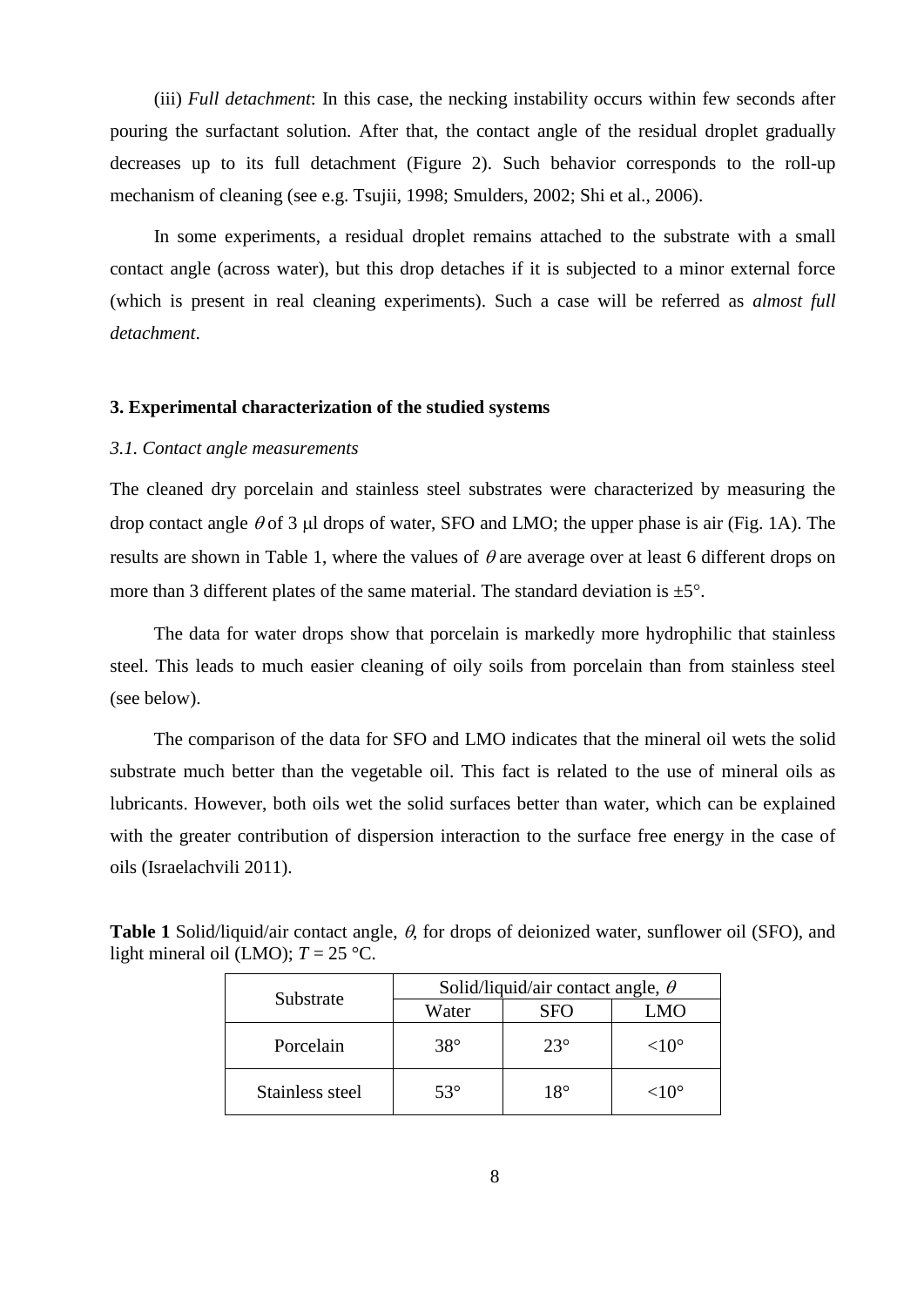### *3.2. Solutions' surface tension and turbidity*

We performed measurements of the surface tension of 0.2 wt% solutions of the used SME surfactants in the absence and presence of DDAO. In the solutions with DDAO, the weight fractions of SME and DDAO are, respectively, 0.8 and 0.2, the total surfactant concentration being the same, viz. 0.2 wt%. The pH was varied in the range between 4 and 8. It should be noted that the dishwashing liquids in the market have pH in the range from 6 to 10 (see e.g. Shi et al., 2006) but the requirement for skin mildness gives preference to formulations with pH close to 6. The range  $4 < pH < 8$  is used also in skin cleansing formulations (Gambogi et al., 2006; Harmalker & Lai, 2006).

Figure 3 shows data for the pH dependence of the surface tension,  $\sigma_{AW}$ , of the studied solutions. The most significant effect in this figure is the lowering with 8–10 mN/m of  $\sigma_{AW}$  for C14-SME and C16-SME solutions upon the replacement of a part (20 %) of SME with DDAO. This effect is expected to favor the cleaning of oils from solid surfaces. Similar surface tension drop has been observed for SDS-DDAO mixtures (Angarska et al., 2004) and has been practically applied for optimization of dish washing formulations (Shi et al., 2006).



**Fig. 3** Effect of DDAO on the surface tension of SME solutions,  $\sigma_{AW}$ , at various pH. For all solutions, the total surfactant concentration is 0.2 wt% and they contain also 0.146 wt% NaCl. The weight fractions of SME and DDAO in the mixed solutions (full symbols) are, respectively, 0.8 and 0.2.

For C12-SME (without DDAO)  $\sigma_{AW}$  is markedly lower as compared to C14- and C16-SME. This can be explained with the presence of admixture of unsulfonated lauric-acid methyl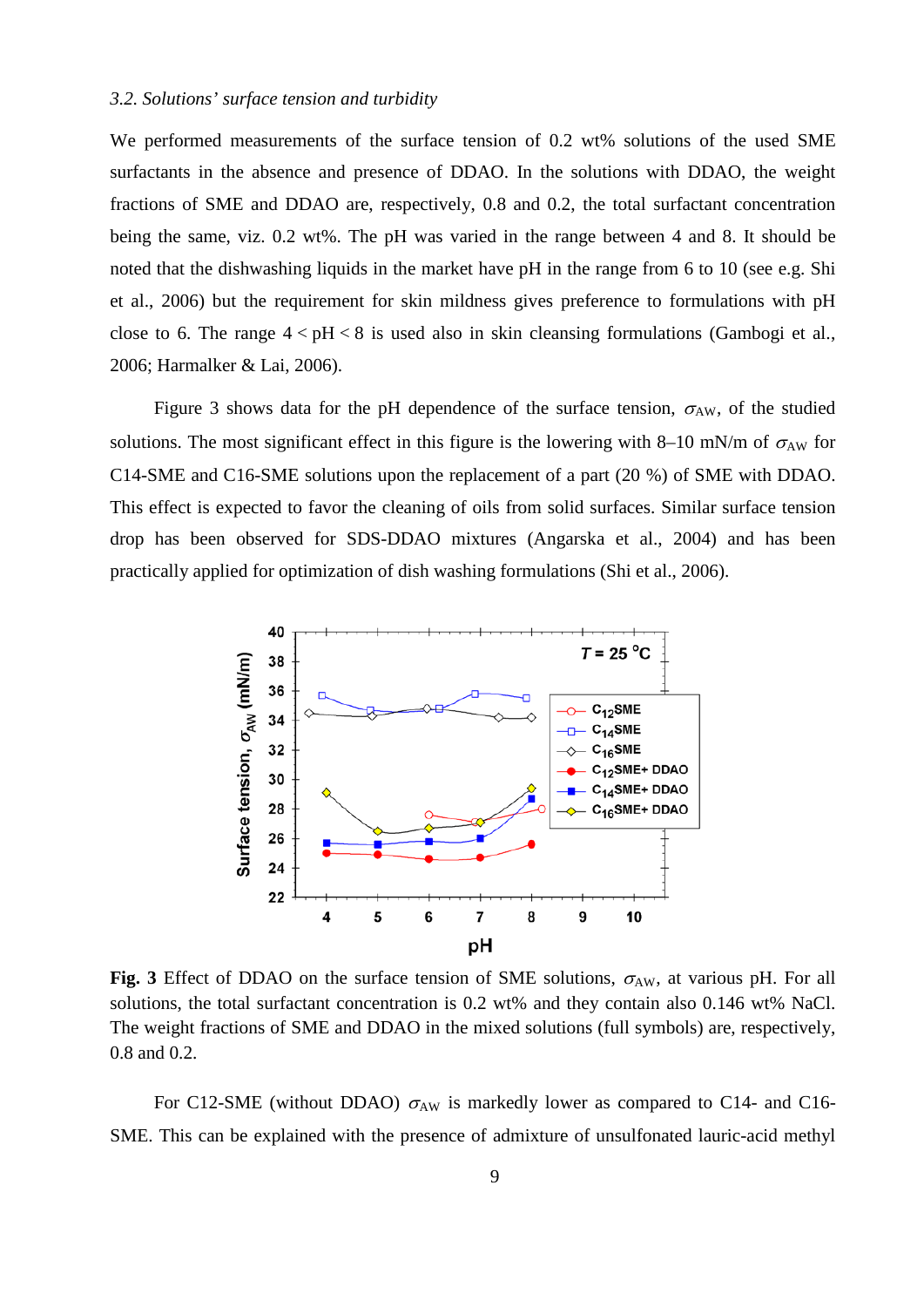ester (a residual component from the synthesis) in the used surfactant sample. The replacement of a part of C12-SME with DDAO further lowers  $\sigma_{AW}$ , which takes the lowest values among the solutions characterized in Figure 3.

The data in Figure 3 do not show any strong effect of pH on  $\sigma_{AW}$  in the investigated concentration range. A shallow minimum of  $\sigma_{AW}$  is observed only for C16-SME + DDAO. In our subsequent experiments,  $pH = 6$  is fixed, which is close to the aforementioned minimum.

In relation to the influence of water hardness, we studied the effect of added CaCl<sub>2</sub> on  $\sigma_{AW}$ (Table 2). The concentration of added  $Ca^{2+}$  was 5 mM, which corresponds to very hard water. The addition of 5 mM  $Ca^{2+}$  decreases  $\sigma_{AW}$  with 1–2 mN/m. The effect is stronger for SLES as compared to C16-SME, in agreement with the finding for relatively low binding energy of the  $Ca^{2+}$  ions to the sulfonate groups of SME (Ivanova et al. 2017). The lowering of  $\sigma_{AW}$  with 7–9 mN/m due to DDAO is a much stronger effect than that of 5 mM  $Ca^{2+}$ .

| Surfactant               | $Ca^{2+}$ (mM) | $\sigma_{AW}$ (mN/m) |
|--------------------------|----------------|----------------------|
| <b>SLES</b>              | 0              | 31.7                 |
| <b>SLES</b>              | 5              | 29.4                 |
| 4:1 SLES/DDAO $(w/w)$    | 5              | 24.5                 |
| $C16-SME$                | 0              | 34.6                 |
| $C16-SME$                | 5              | 31.2                 |
| 4:1 C16-SME/DDAO $(w/w)$ | 0              | 26.7                 |
| 4:1 C16-SME/DDAO $(w/w)$ | 5              | 25.8                 |

**Table 2** Surface tension,  $\sigma_{AW}$ , of solutions at total surfactant concentration 0.5 wt% with 0.365 wt% added NaCl, in the presence or absence of DDAO and CaCl<sub>2</sub>; pH = 6 and  $T = 25$  °C.

Unlike the clear solutions of SLES and C16-SME with  $Ca^{2+}$  presented in Table 2, the solutions of 0.5 wt% LAS + 5 mM  $Ca^{2+}$  were very turbid. This is related to the high sensitivity of LAS to hard water. However, if the concentrations of surfactant and calcium are decreased to 0.2 wt% and 0.9 mM, respectively, all studied solutions become clear (Fig. 4A).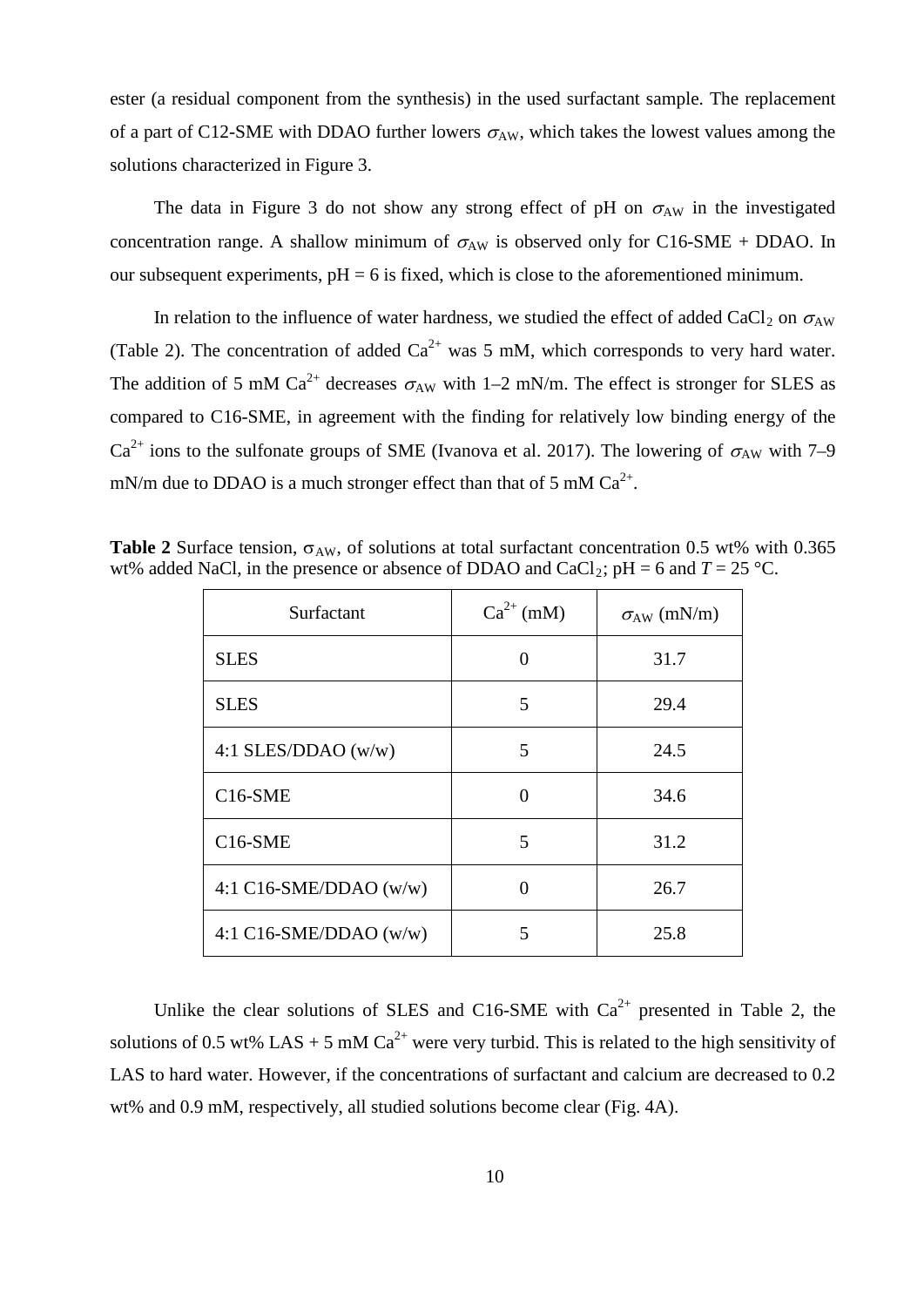Furthermore, to visualize the sensitivity of LAS to  $Ca^{2+}$  we increased the surfactant and calcium concentrations to 0.5 wt% and 2.25 mM, respectively (Figure 4B). As expected, the solution of LAS is the most turbid. The 4:1 LAS/DDAO solution is less turbid, which is due to the replacement of a part of LAS with DDAO. The solutions of SLES and C16-SME are completely clear. However, the presence of DDAO in the solutions of SLES and C16-SME slightly increases the turbidity (Figure 4B). We could hypothesize that  $Ca^{2+}$  is able to bridge between the zwitterionic form of DDAO and two anionic surfactant molecules, which leads to precipitation of the formed hydrophobic complex with three alkyl chains.



Fig. 4 Photos of glass vials containing (A) 0.2 wt% total surfactant concentration + 0.9 mM  $Ca^{2+}$ ; (B) 0.5 wt% total surfactant concentration + 2.25 mM  $Ca^{2+}$  (hard water). In both cases  $pH = 6$  and  $T = 25$  °C. The mix ratios are by weight (w/w).

By turbidimetry, we measured the Krafft temperature,  $T_K$ , of some of the studied solutions, which are clear at 25 °C. Among the systems in Table 3, C14-SME has the lowest  $T_K = 10.1$  °C, because of its shortest alkyl chain. In contrast, C16-SME has the highest  $T_K$ , which is slightly below 25 °C. In agreement with literature evidence (Schambil & Schwuger, 1990), C1618-SME has a significantly lower Krafft temperature,  $T_K = 18.0$  °C. Another binary surfactant mixture,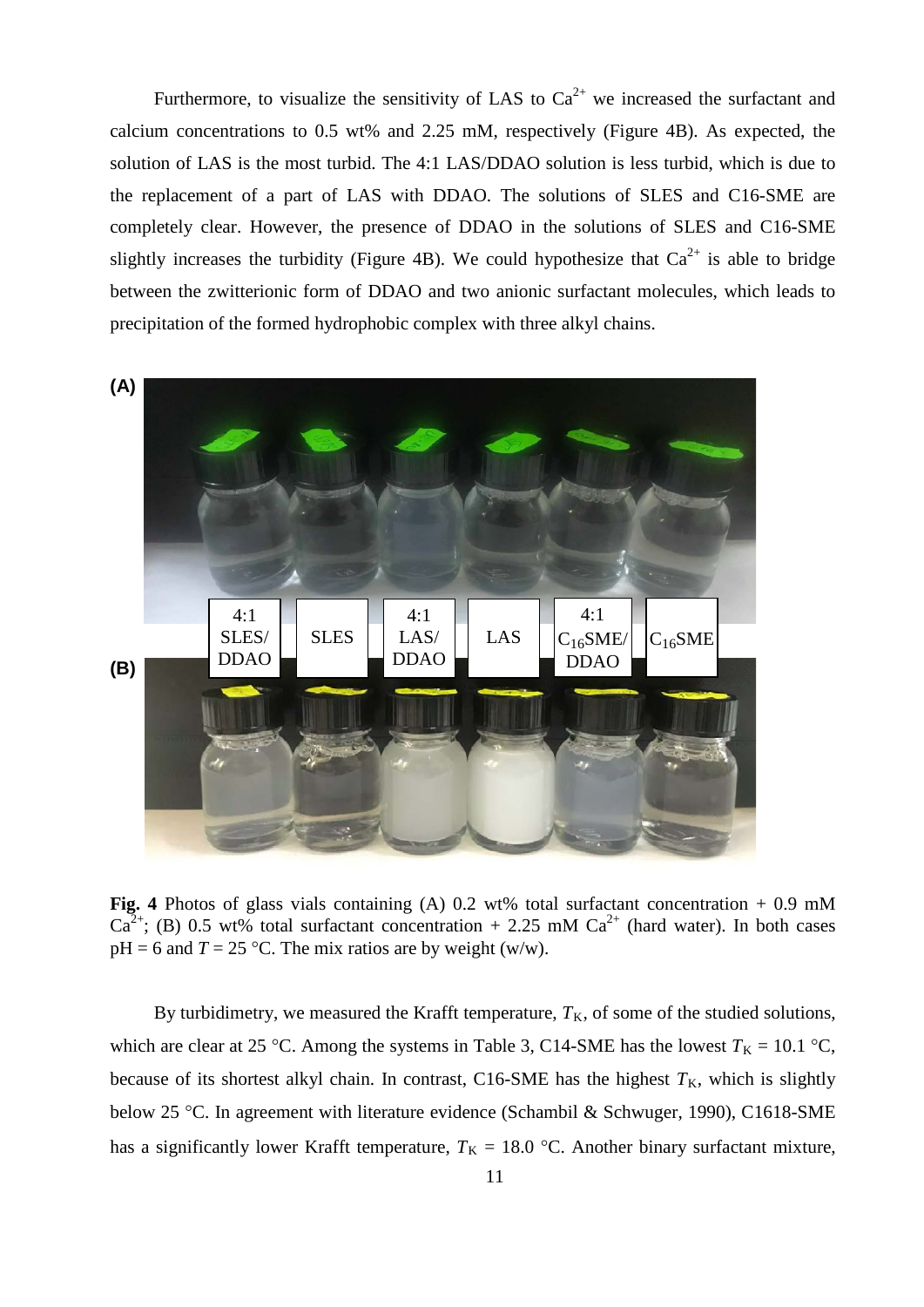4:1 C16-SME /C12-SME, has  $T_K = 22.0$  °C, which is lower than that of C16-SME alone, but higher than that of C1618-SME, despite the shorter chain of C12-SME. Finally, a ternary surfactant mixture, 3:1:1 C16-SME /C12-SME /DDAO, has Krafft temperature  $T_K = 17.9$  °C, which is close to that of C1618-SME.

**Table 3** Krafft temperature of unary, binary and ternary surfactant solutions at a total surfactant concentration of 0.5 wt% containing also 0.365 wt% NaCl at pH=6. The mix ratios are by weight.

| Surfactant                                                     | Krafft temperature |
|----------------------------------------------------------------|--------------------|
| $C14-SME$                                                      | $10.1 \text{ °C}$  |
| $C16-SME$                                                      | 24.8 $\degree$ C   |
| C1618-SME                                                      | 18.0 °C            |
| 4:1 C16-SME/C12-SME                                            | $22.0\text{ °C}$   |
| $3:1:1$ C <sub>16</sub> -SME $/$ C <sub>12</sub> -SME $/$ DDAO | $17.9 \text{ °C}$  |

#### **4. Results from the cleaning experiments and discussion**

## *4.1. Cleaning of oils by solutions of single surfactant*

Systematic study on oily soil removal with drops from SFO and LMO deposited on porcelain and stainless steel was carried out with six ionic surfactants: LAS, SLES, C12-, C14-, C16- and C1618-SME (see Figure 5). All cleaning aqueous solutions contained 0.5 wt% surfactant and 0.365 wt% NaCl at  $pH = 6$ .

In the case of *porcelain* substrate, the results are as follows. For the vegetable oil (SFO), with all six studied surfactants we observed *full detachment* of the drops within less than a minute. In contrast, for the mineral oil (LMO) with all six surfactants we observed *no detachment* of the drops – both cases are illustrated in Figure 2. This difference correlates with the fact that LMO wets better porcelain than SFO; see Table 1.

In the case of *stainless steel* substrate, the results are presented in Figure 5A. These results are rather surprising. With LAS, SLES, C14-SME and C16-SME *no detachment* of oil drops is observed. In contrast, *full detachment* of both SFO and LMO drops is observed with C1618- SME. With C12-SME, we observed full detachment of the SFO drops and partial detachment of the LMO drops.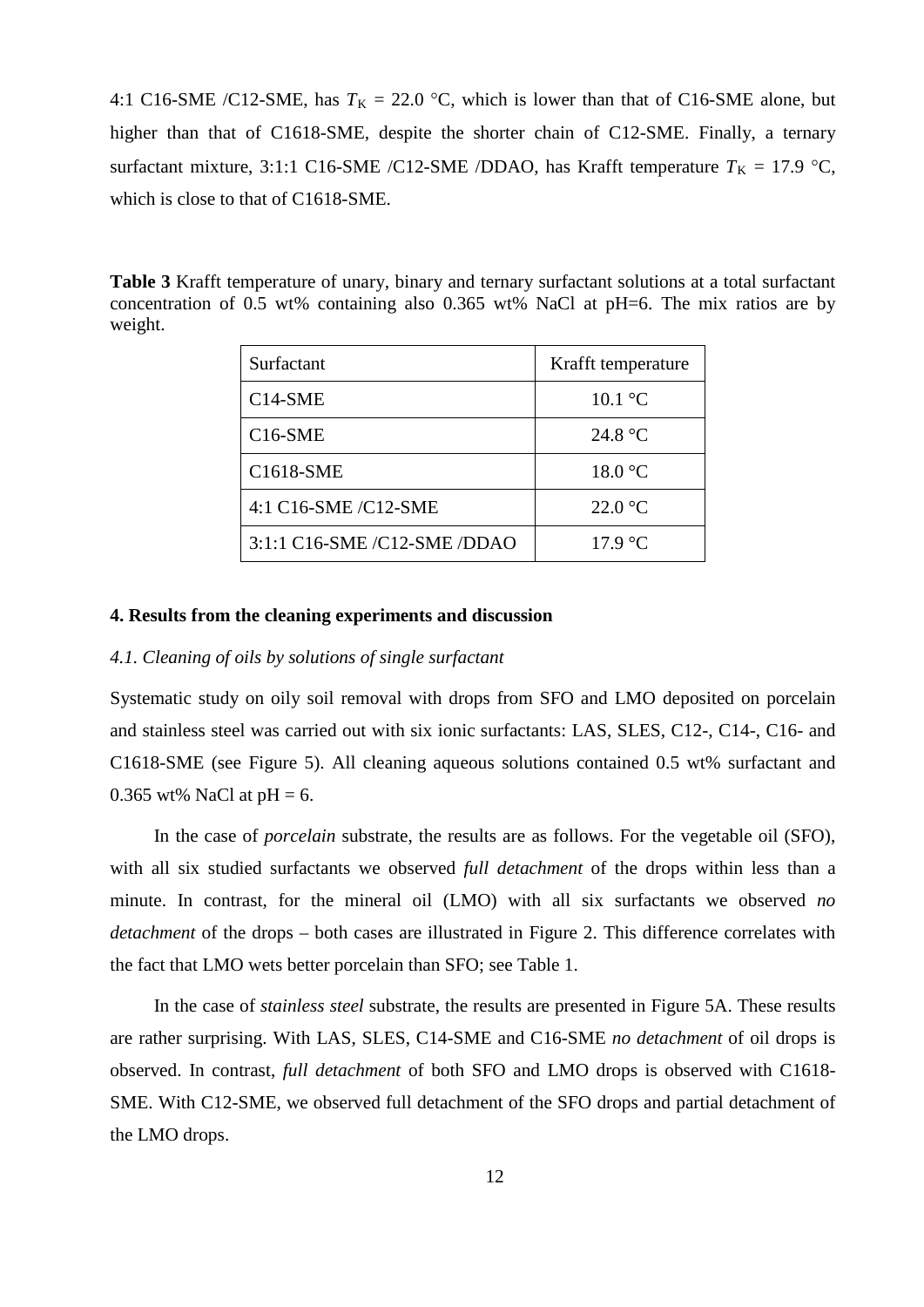

**Fig. 5** (A) Results from the drop detachment experiments with SFO and LMO on stainless steel in solutions of anionic surfactants. (B) The respective values of oil/water interfacial tension,  $\sigma_{\text{OW}}$ .

The comparison of Figures 5A and 5B indicates that there is no correlation between low interfacial tension and good cleaning performance. Indeed, the LAS solution has the lowest  $\sigma_{\text{OW}}$ , whereas the C12-SME solution – the highest one. However, the cleaning performance of C12-SME is much better than that of LAS.

Likewise, the comparison of Figure 5A with the data in Table 3 shows that there is no correlation between low Krafft temperature and good cleaning. Indeed, C14-SME has lower Krafft temperature than C1618-SME. However, the cleaning performance of C1618-SME is much better than that of C14-SME.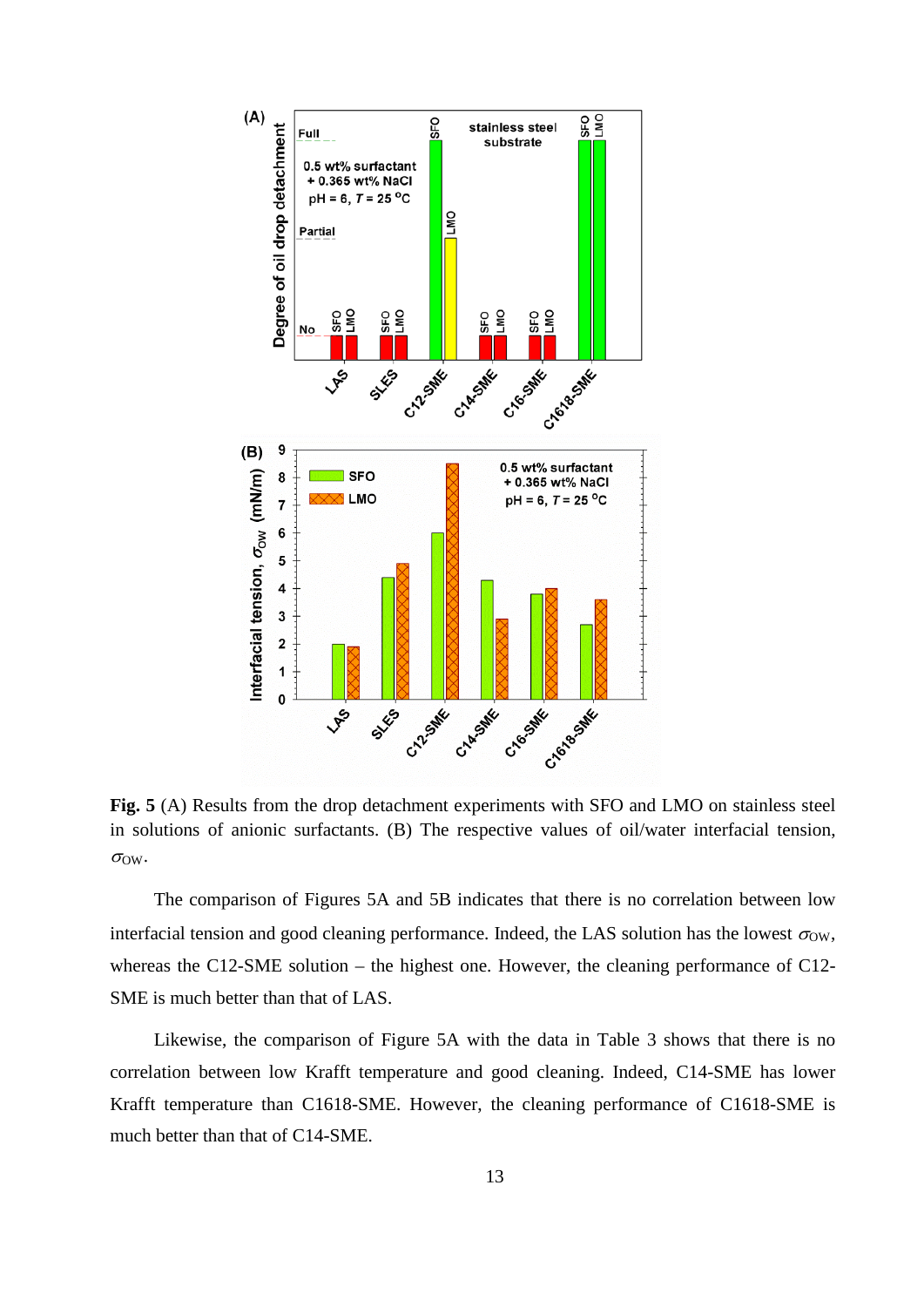There is no correlation also between the surfactant chainlength and the cleaning performance. Indeed, C12-SME and C1618-SME have different chainlengths, but similar cleaning performance (Figure 5A). Moreover, the chainlengths of LAS, SLES and C12-SME are similar, but their cleaning performance is rather different.

In addition, surfactants with identical headgroups, C12-, C14-, C16- and C1618-SME exhibit very different cleaning performance (Figure 5A). This means that both the headgroups and hydrocarbon chains of surfactant molecules matter for the cleaning process. This fact implies that the formation of surfactant adsorption bilayers or admicelles on the solid surface affect the detachment of oil drops. The morphology of the admicellar layer seems to be very specific and dependent on the kind of solid surface and surfactant type; see e.g. Zhang & Somasundaran, 2006; De Oliveira Wanderley Neto et al., 2014; Atkin et al., 2001; Wangchareansak et al., 2013. We could hypothesize that admicelles of appropriate morphology can penetrate in the wedgeshaped region near the three-phase contact line and can act as "molecular jacks" that promote the full detachment of the oil drops from the substrate.

### *4.2. Mixed solutions of anionic surfactant and DDAO*

To improve the cleaning action of the surfactant solutions, we added the zwitterionic surfactant DDAO to the solutions of SLES, C12-, C14-, C16- and C1618-SME. In this series of experiments, the ratio anionic/zwitterionic surfactant was  $4:1 \, (w/w)$  and the total surfactant concentration was 0.5 wt%. For both SFO and LMO, the presence of DDAO lowered the oil/water interfacial tension  $\sigma_{OW}$  below 1 mM/m. (The used DSA method does not allow one to measure precisely interfacial tensions lower than ca. 1 mN/m; see e.g. Hoorfar & Neumann, 2006). Despite the fact that the interfacial tension was  $\langle 1 \text{ mN/m} \rangle$ , it was not low enough to cause spontaneous emulsification, so that the mechanism of drop removal was roll-up again.

In the case of *porcelain* substrate, the treatment with the aforementioned 4:1 anionic/DDAO surfactant solutions leads to *full detachment* of the drops from both SFO and LMO; see Figure 2. In other words, the presence of DDAO very essentially improves the cleaning of LMO from porcelain – see Section 4.1.

In the case of *stainless steel* substrate, the results are presented in Figure 6A. The SLES+DDAO solution provides partial detachment of both SFO and LMO drops. The treatment with C12-SME + DDAO solution leads to full detachment of SFO drops, but partial detachment of LMO drops. For C14-SME + DDAO solutions, the roles are exchanged – partial detachment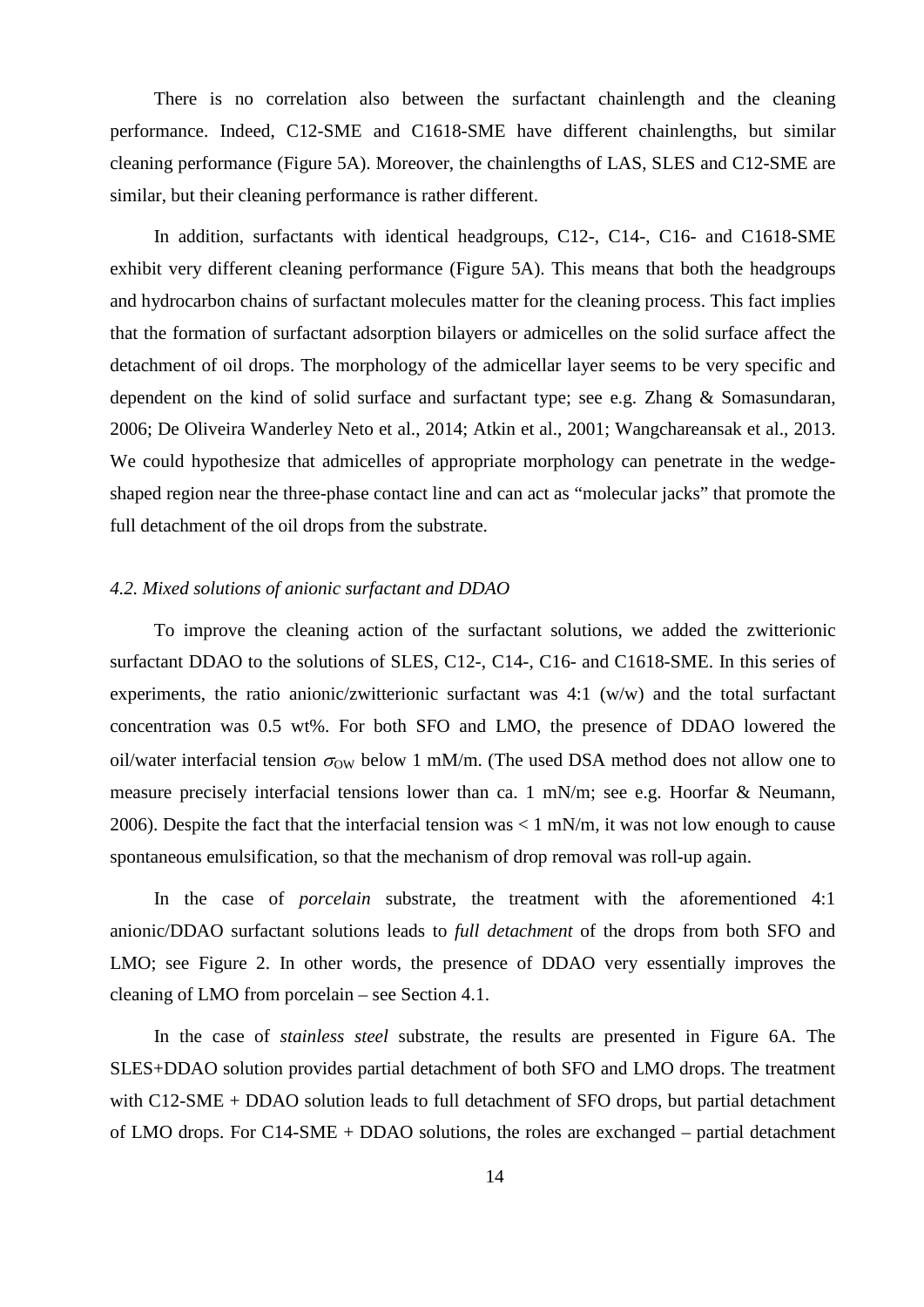of SFO, but full detachment of LMO. The treatment with C16-SME + DDAO solution leads to full detachment of SFO drops, but no detachment of LMO drops. Finally, with and without DDAO the solutions of C1618-SME provide full detachment of both SFO and LMO drops; see Figures 5A and 6A.



**Fig. 6** (A) Results from the drop detachment experiments with SFO and LMO on stainless steel in 4:1 (w/w) solutions of anionic surfactant and DDAO. (A) 0.5 wt% total surfactant concentration + 0.365 wt% NaCl; (B) 0.2 wt% total surfactant concentration + 0.146 wt% NaCl.

The solutions with 0.5 wt% 4:1 LAS/DDAO are turbid. To avoid the precipitation, we decreased the total surfactant concentration to 0.2 wt%. In Figure 6B, we compare the cleaning performance of 0.2 wt% 4:1 LAS/DDAO solutions with the performance of 0.2 wt% 4:1 SLES/DDAO solutions and 0.2 wt% 4:1 C16-SME/DDAO solutions for oil drops on stainless steel. The lowering of the total surfactant concentration from 0.5 to 0.2 wt% does not affect the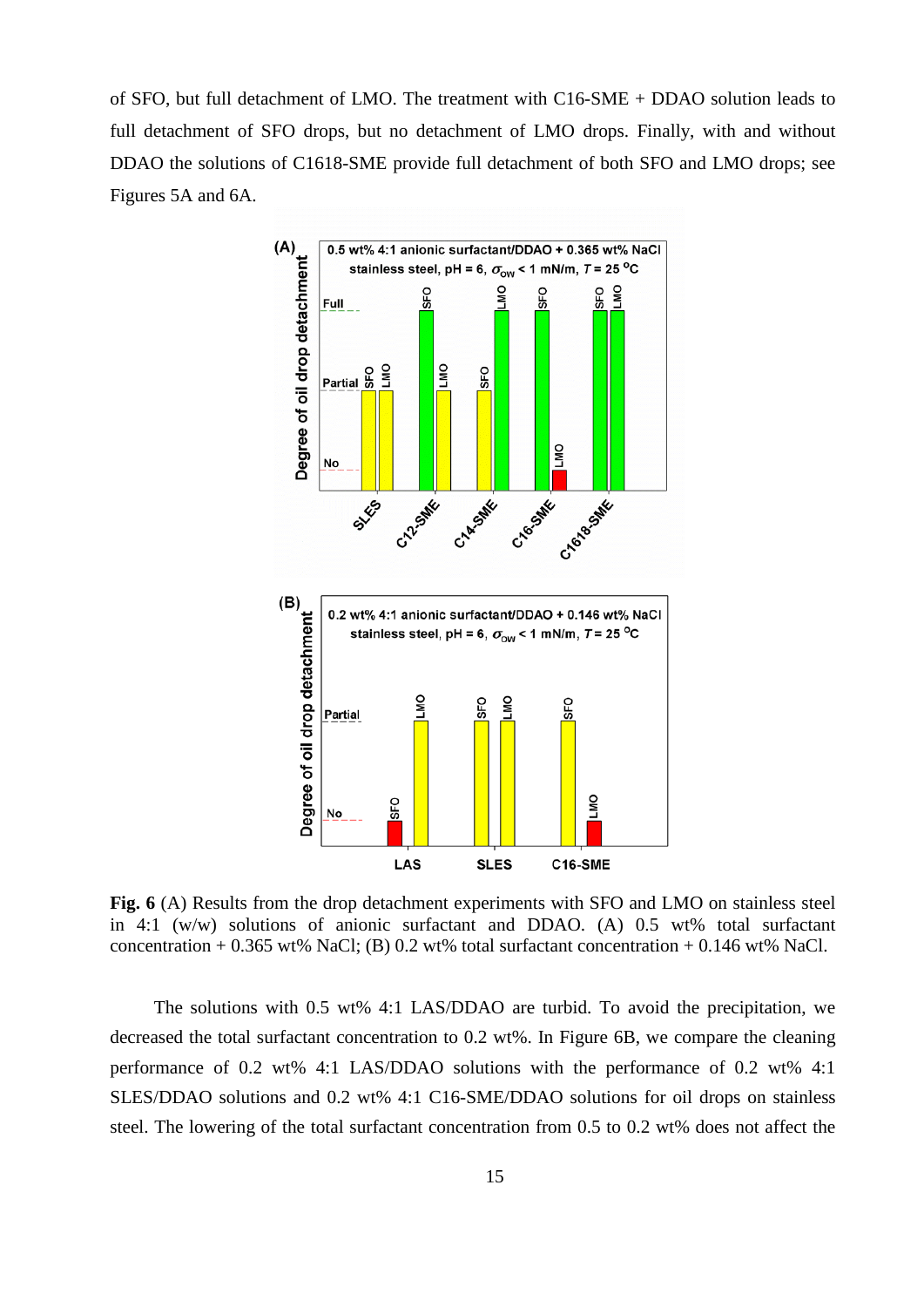cleaning performance of SLES solutions – at both concentrations we observe partial detachment of the oil drops; see Figures 6A and 6B. However, the lowering of the total surfactant concentration worsens the cleaning of SFO by C16-SME solutions – from full detachment to partial detachment. Finally, the treatment with LAS + DDAO solution leads to full detachment of LMO drops, but no detachment of SFO drops.

In summary, the presence of DDAO in the surfactant solutions markedly improves the cleaning of oily deposits from stainless steel; see Figures 5A and 6A. In general, the decrease of the total surfactant concentration from 0.5 to 0.2 wt% worsens the cleaning performance, compare Figures 6A and 6B. This is not surprising, because the average thickness and morphology of the adsorbed surfactant (admicelles) on the solid surface are expected to essentially depend on surfactant concentration (Zhang & Somasundaran, 2006; De Oliveira Wanderley Neto et al., 2014).

Mixing of amine-oxide surfactants with anionic surfactants is known to boost the growth of wormlike micelles in the bulk of solution (Hoffmann et al., 1992). In particular, the mixing of SME with the zwitterionic surfactant cocamidopropyl betaine (with or without added electrolyte) produces a strong synergistic effect on the micelle growth in the bulk (Yavrukova et al., 2020). The present results on cleaning indicate that the mixing of SME with the zwitterionic DDAO could promote also the formation of admicelles on the surface of stainless steel.

#### *4.3. Cleaning of oils by binary SME solutions*

Because all studied 0.5 wt% solutions of anionic surfactants + DDAO lead to full detachment of SFO and LMO drops from porcelain (Section 4.2), our investigations have been continued with stainless steel substrates, which are more difficult to clean. We recall that no detachment of oil drops has been observed in solutions of C14-SME and C16-SME (Figure 5A).

Here, we investigate whether the mixing of C14-SME and C16-SME with shorter chain SMEs could improve the cleaning of oily stains. For this goal, we monitored the detachment of SFO and LMO drops from stainless steel substrates in mixed solutions of 0.5 wt% total surfactant concentration and composition 4:1 C14-SME/C12-SME; 4:1 C16-SME/C12-SME, and 4:1 C16-SME/C14-SME.

The results are presented in Figure 7A. The best results (full detachment of both SFO and LMO drops) were obtained with the 4:1 C16-SME/C14-SME solutions, which performs similarly to C1618-SME – compare the rightmost columns in Figures 5A and 7A. The treatment with the other two mixed solutions, 4:1 C14-SME/C12-SME and 4:1 C16-SME/C12-SME, leads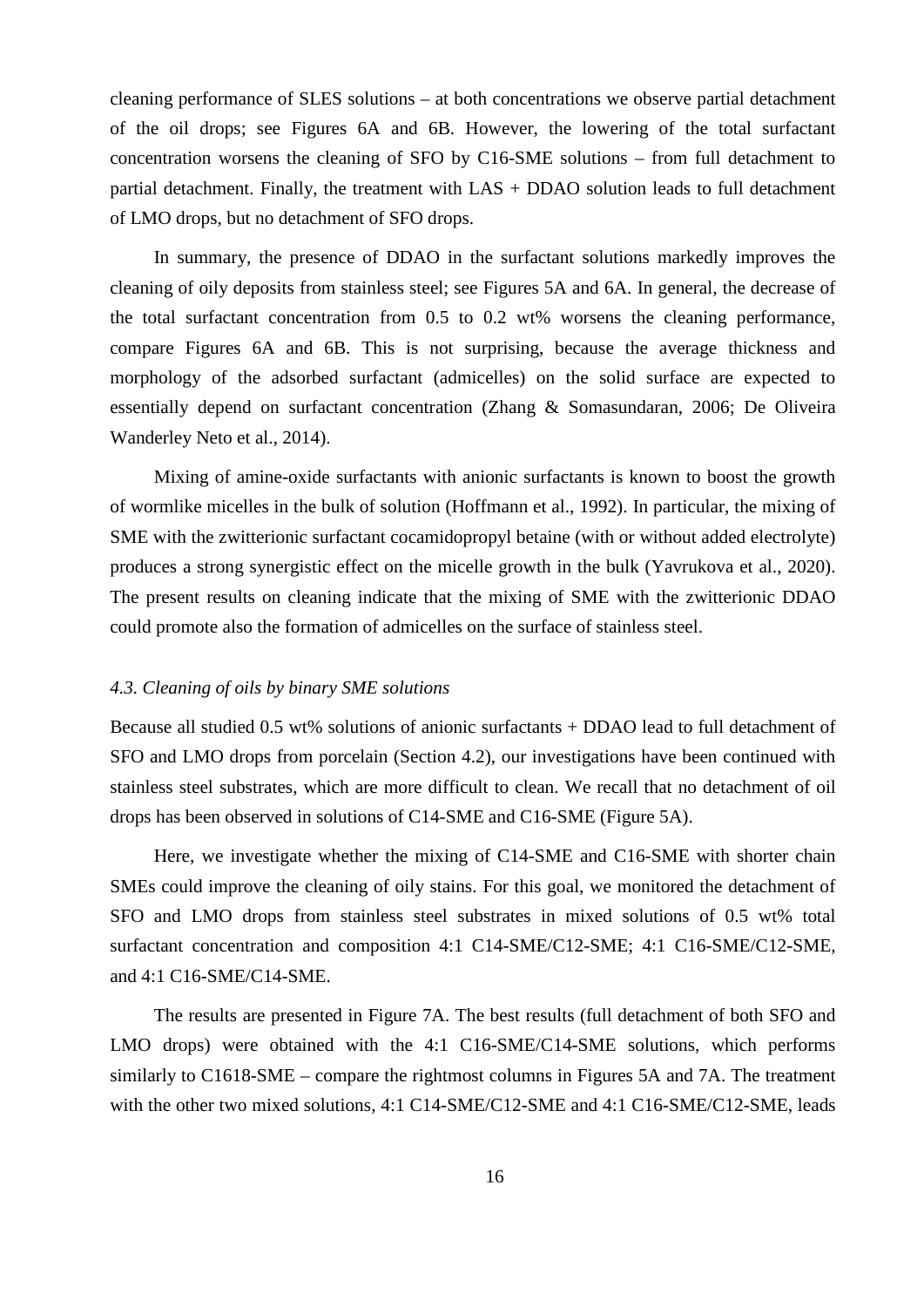to full detachment of LMO drops (which is a considerable improvement), but no detachment of SFO drops was observed.

The comparison of the drop detachment data in Figure 7A with the respective data for the interfacial tension  $\sigma_{OW}$  in Figure 7B shows the absence of any correlation again. In such a case, the different behaviors of the studied surfactant solutions should be related to the three-phase contact angle  $\theta$  (Fig. 1B) that, in turns, depends on the solid/water interfacial tension,  $\sigma_{SW}$ (Tsujii, 2017). As already mentioned, the values of  $\sigma_{SW}$  are affected by the structure and morphology of the surfactant adsorption layers on the solid/water interface, which may include formation of admicelles.



**Fig. 7** Comparison of data for unary and binary SME solutions. (A) Results from the drop detachment experiments with SFO and LMO on stainless steel. (B) The respective values of oil/water interfacial tension,  $\sigma_{OW}$ . The mix ratios are by weight (w/w).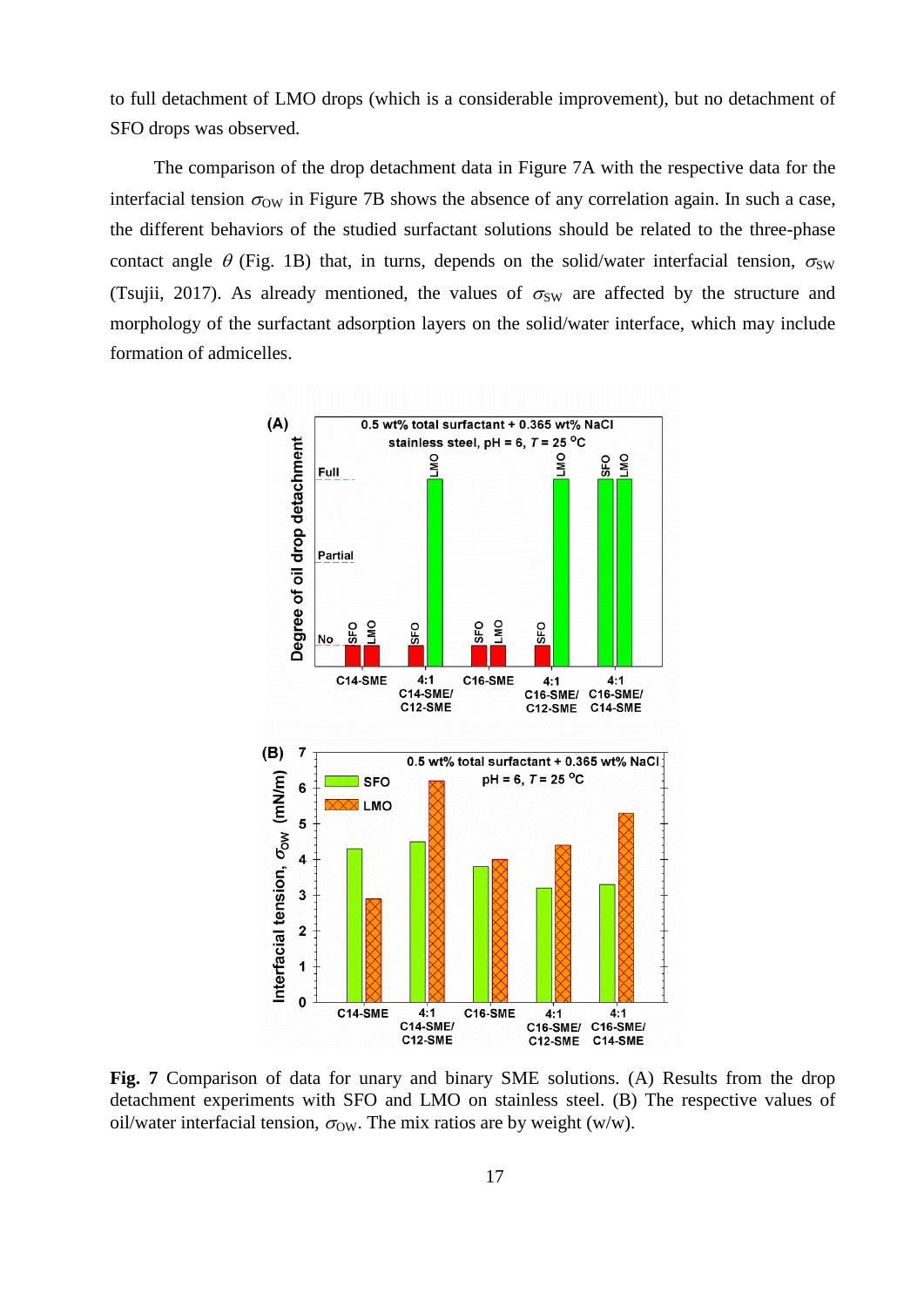#### *4.4. Cleaning of oils by ternary surfactant solutions with DDAO*

Finally, we added the zwitterionic surfactant DDAO to the double mixtures from Figure 7A to verify whether further improvement of oil cleaning from stainless steel could be achieved. The results are shown in Figure 8. In the presence of DDAO, the excellent cleaning performance of the C16-SME + C14-SME mixture is preserved. Moreover, the presence of DDAO improves the cleaning performance of the C14-SME + C12-SME and C16-SME + C12-SME mixtures – for both SFO and LMO we observe almost full detachment of the oil drops. This means that the main mass of the oil drop has been detached and only a small (nano-liter) drop has remained on the substrate. Such small drop can be easily detached under the action of a minor mechanical force.

The mixing of anionic SMEs with a zwitterionic surfactant gives rise to the growth of giant wormlike micelles in the bulk of surfactant solution (Basheva et al., 2019; Yavrukova et al., 2020). The results in Figure 8 could be an indication that the mixing of SMEs with DDAO promotes the formation of mixed surfactant layers, possibly – admicelles, on the surface of stainless steel. Mixed solutions of amine oxide with alkyl sulfates or alkyl ethoxy sulfates find wide applications in grease cleaning (Lant & Keuleers, 2016). The results in Figures 7 and 8 show that superior cleaning could be obtained by combinations of SME surfactants, with or without amine oxide, thus, avoiding the use of LAS (hard-water sensitive) as in other studies (Maurad et al., 2017; Lim et al., 2019; Tai et al., 2018).



**Fig. 8** Results from the drop detachment experiments with SFO and LMO on stainless steel in ternary mixed solutions of SMEs and DDAO. The mix ratios are by weight.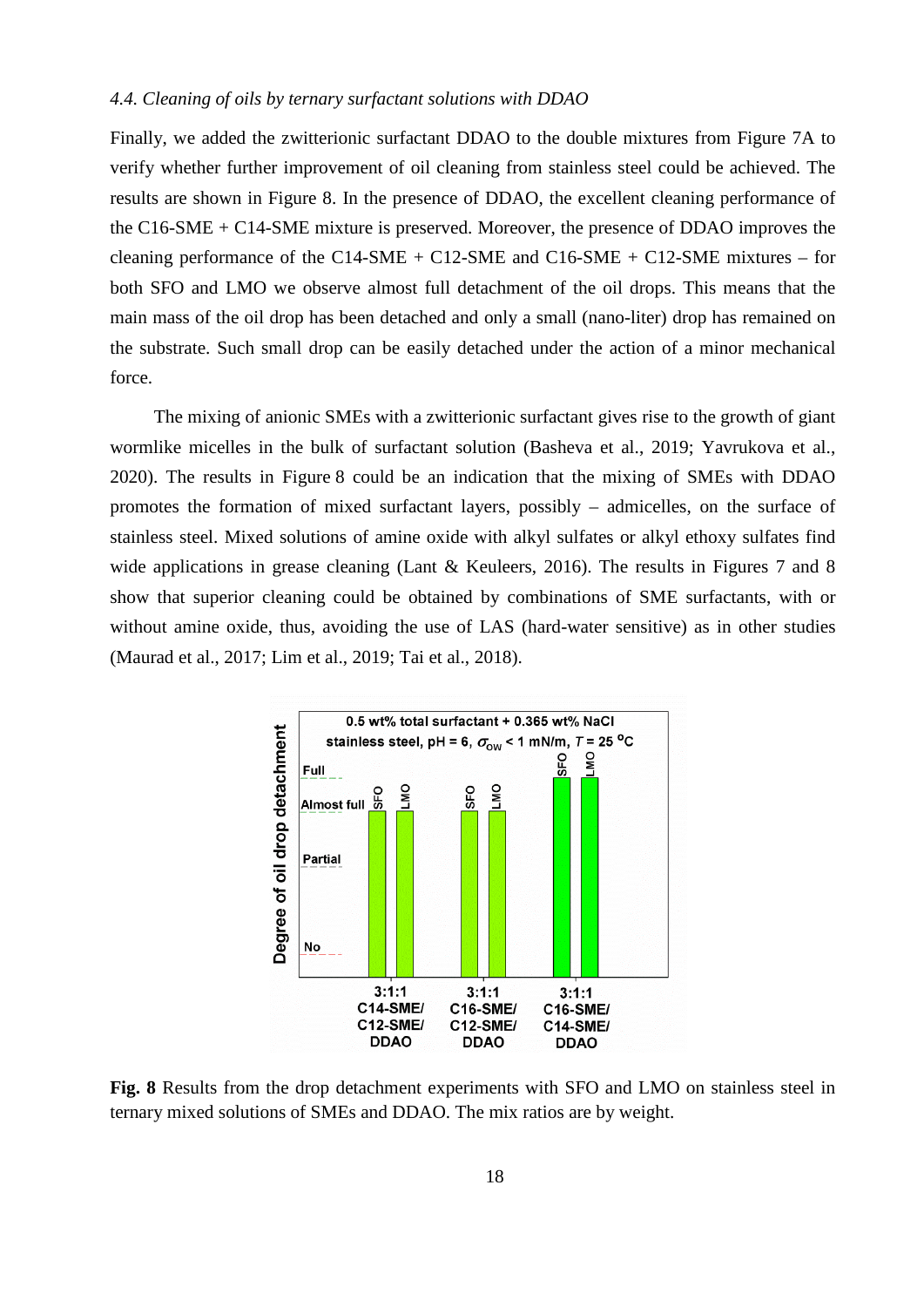## **4. Conclusions**

The present article reports results from a systematic study on the cleaning of oily deposits from porcelain and stainless steel by solutions of sulfonated methyl esters (SME) of fatty acids, sodium salts. As a cosurfactant, dodecyldimethylamine oxide (DDAO) has been used. Comparative experiments with LAS and SLES have been also performed. As representatives of the vegetable and mineral oils, sunflower seed oil and light mineral oil have been used. The process of oil drop detachment from the solid substrates (roll-up mechanism) was studied by direct observations (Figures 1 and 2). In general, the surfactants are expected to promote the detachment of oil drops from the substrate by lowering the oil/water and solid/water interfacial tensions,  $\sigma_{OW}$  and  $\sigma_{SW}$  (Tsujii, 2017). In view of potential applications in house-hold detergency, all experiments have been carried out at  $pH = 6$  (mild to skin).

The experiments showed that excellent cleaning of oil from porcelain can be achieved by the mixed solutions of SME and DDAO (Section 4.2). For this reason, all subsequent experiments were focused on cleaning of oil from stainless steel.

In the case of single surfactant solutions, full oil drop detachment from stainless steel was observed with C1618-SME and C12-SME, whereas no drop detachment was observed for C14- SME, C16-SME, LAS and SLES (Figure 5A). The addition of DDAO improves the cleaning by C14-SME and C16-SME, but only with respect to one of the two types of oil (Figure 6A). The mixing of C14-SME and C16-SME leads to excellent cleaning performance (Figure 7A), which is similar to that of C1618-SME. Finally, excellent cleaning was obtained also with ternary surfactant solutions, composed of two SMEs and DDAO (Figure 8).

The results for the investigated systems indicate that the good cleaning of oils from stainless steel correlates neither with the oil/water interfacial tension, nor with the surfactant chainlength, headgroup type, or Krafft point (Section 4.1; Figures 5 and 7). The only possible explanation remains the lowering of  $\sigma_{SW}$  that could be caused by formation of admicelles on the solid surface (Zhang & Somasundaran 2006; De Oliveira Wanderley Neto et al, 2014). The cleaning action seems to be influenced by the morphology of the admicellar layer, which is very specific and depends on the kind of solid surface and surfactant mixture (Atkin et al., 2001; Wangchareansak et al., 2013). This issue could be a subject of subsequent studies, where the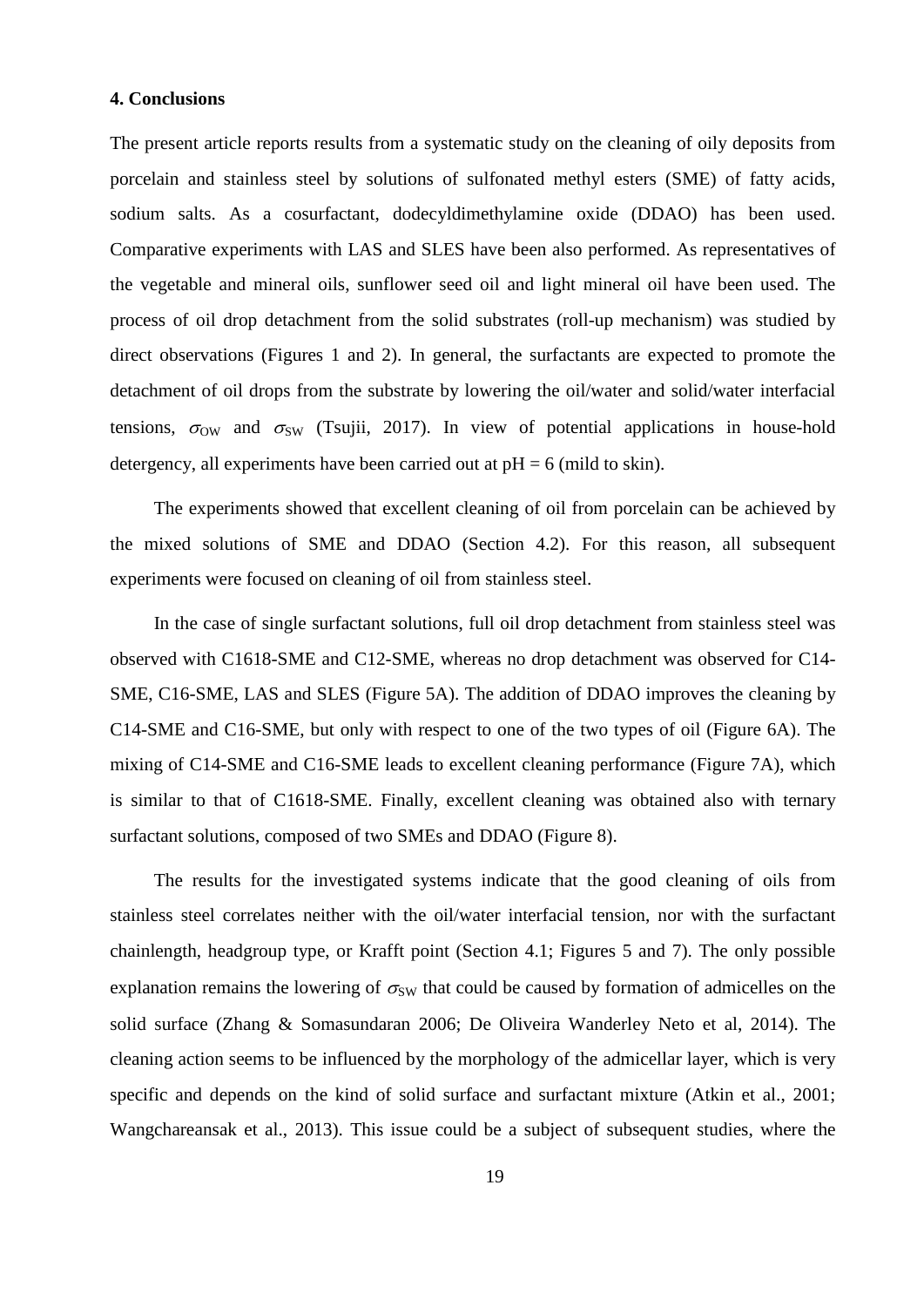formation of admicelles could be confirmed by appropriate experimental methods, e.g., atomic force microscopy (AFM) or appropriate spectroscopy methods.

The results show that binary and ternary mixtures of SMEs, which may contain also DDAO, exhibit excellent cleaning performance (superior than that of LAS and SLES) for the two types of oils and two types of substrates. For this reason, the SME mixtures represent a promising system for formulations in house-hold detergency, having in mind also other useful properties of SME, such as biodegradability, skin compatibility and high hard water tolerance.

### **Acknowledgments**

All authors gratefully acknowledge the support from KLK OLEO. KM and PK acknowledge the support from the Operational Programme "Science and Education for Smart Growth", Bulgaria, grant number BG05M2OP001-1.002-0023. VY acknowledges the financial support received from the program "Young Scientists and Postdoctoral Candidates" of the Bulgarian Ministry of Education and Science, MCD № 577/17.08.2018. The authors are grateful to Dr. Hui Xu and Dr. Emily Tan from KLK OLEO, who consulted the work on project.

### **References**

Angarska, J. K., Tachev K. D., & Denkov N. D. (2004) Composition of mixed adsorption layers and micelles in solutions of sodium dodecyl sulfate and dodecyl acid diethanol amide. *Colloids & Surfaces A* **233**:193–201. <https://doi.org/10.1016/j.colsurfa.2003.11.020>

Atkin, R., Craig, V. S. J., & Biggs, S. (2001) Adsorption kinetics and structural arrangements of cetylpyridinium bromide at the silica-aqueous interface. *Langmuir* **17**:6155– 6163.<https://doi.org/10.1021/la001396v>

Basheva, E. S., Ganchev D., Denkov N. D., Kasuga K., Satoh N., & Tsujii K. (2000) Role of betaine as foam booster in the presence of sdilicone oil drops. *Langmuir*, **16**:1000– 1013. <https://doi.org/10.1021/la990777+>

Basheva, E.S., Danov K.D., Radulova G.M., Kralchevsky P.A., Xu H., Ung Y.W., & Petkov J.T. (2019) Properties of the micelles of sulfonated methyl esters determined from the stepwise thinning of foam films and by rheological measurements. *Journal of Colloid and Interface Science* **538**:660−670.<https://doi.org/10.1016/j.jcis.2018.12.034>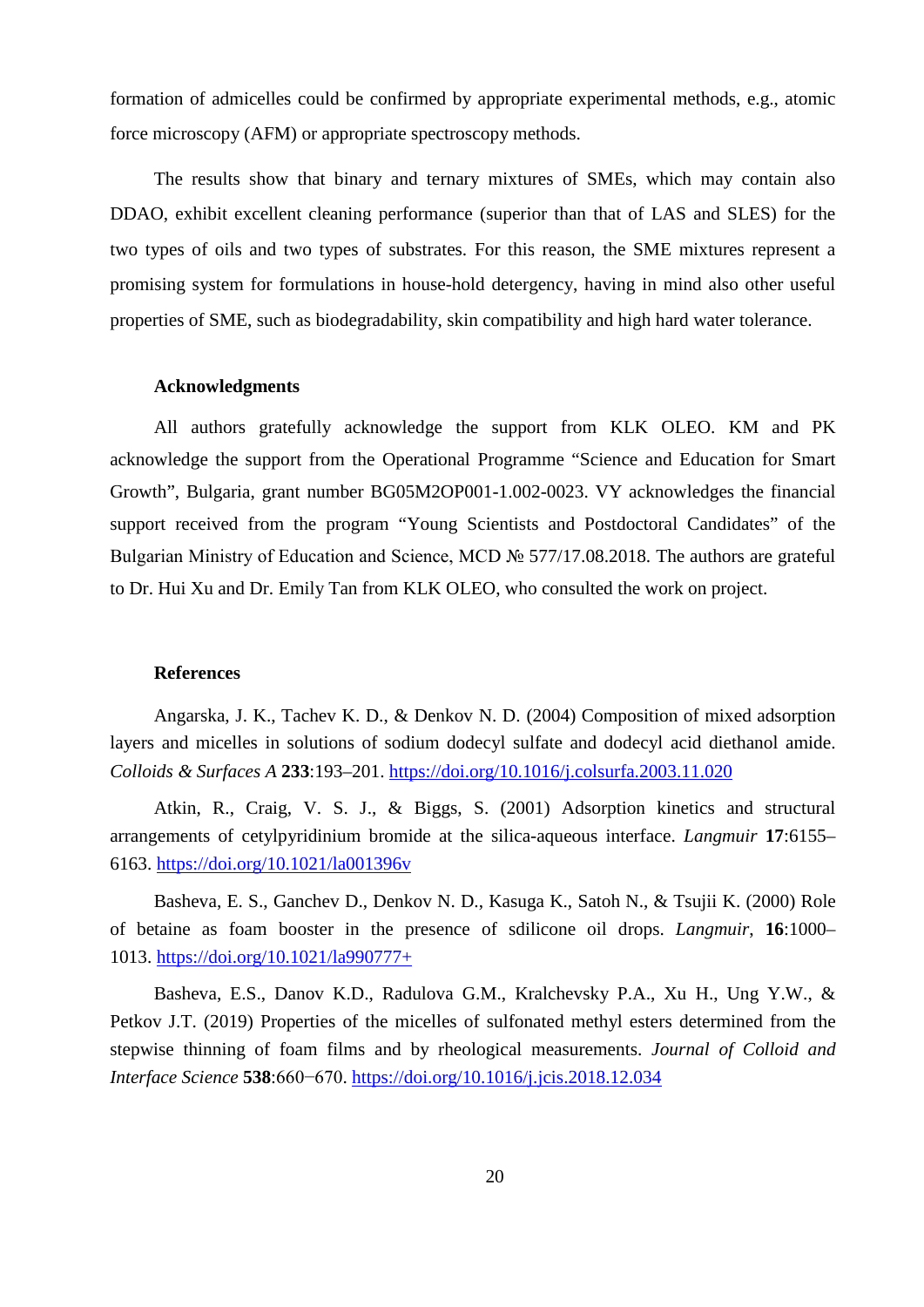Christov, N. C., Denkov N. D., Kralchevsky P. A., Ananthapadmanabhan K. P., & Lips A. (2004) Synergistic sphere-to-rod micelle transition in mixed solutions of sodium dodecyl sulfate and cocoamidopropyl betaine. *Langmuir* **20**:565–571. <https://doi.org/10.1021/la035717p>

Cohen, L., & Trujillo, F. (1999) Performance of sulfoxylated fatty acid methyl esters. *Journal of Surfactants and Detergents* **2**:363–365. <https://doi.org/10.1007/s11743-999-0090-7>

Cuckston, G. L., Alam, Z., Goodwin, J., Ward, G., & Wilson, D. I. (2019) Quantifying the effect of solution formulation on the removal of soft solid food deposits from stainless steel substrates. *Journal of Food Engineering* **243**:22–32. <https://doi.org/10.1016/j.jfoodeng.2018.08.018>

Danov, K. D., Kralchevska S. D., Kralchevsky P. A., Ananthapadmanabhan K. P., & Lips A. (2004) Mixed solutions of snionic and zwitterionic surfactant (betaine): Surface tension isotherms, adsorption and relaxation kinetics. *Langmuir* **20**:5445– 5453.<https://doi.org/10.1021/la049576i>

Danov, K. D., Stanimirova, R. D., Kralchevsky, P. A., Basheva, E. S., Ivanova, V. I., & Petkov, J. T. (2015) Sulfonated methyl esters of fatty acids in aqueous solutions: Interfacial and micellar properties. *Journal of Colloid and Interface Science* **457**:307– 318. <https://doi.org/10.1016/j.jcis.2015.07.020>

Davis, A. N., Morton III, S. A., Counce, R. M., DePaoli, D. W., & Hu, M. Z.-C. (2006) Effect of ionic strength on oil removal from stainless steel in the presence of ionic surfactant, *Separation Science and Technology* **41**:3313–3328. <https://doi.org/10.1080/01496390600915049>

De Oliveira Wanderley Neto, A., Neuma de Castro Dantas, T., Dantas Neto, A. A., & Gurgel, A. (2014) Recent advances on the use of surfactant systems as inhibitors of corrosion on metallic surfaces*. The Role of Colloidal Systems in Environmental Protection,* p. 479– 508*.* <https://doi.org/10.1016/B978-0-444-63283-8.00019-3>

Gambogi, J., Arvanitidou, E. S., & Lai, K.-Y. (2006) Chapter 7 in *Liquid Detergents*, Lai, K.-Y. Ed., Taylor & Francis,  $2^{nd}$  ed.

Golemanov, K., Denkov, N. D., Tcholakova, S., Vethamuthu, M., & Lips, A. (2008) Surfactant mixtures for control of bubble surface mobility in foam studies. *Langmuir* **24**:9956– 9961. <https://doi.org/10.1021/la8015386>

Gurkov, T. D., Todorova D. T., Marinova K. G., Bilke-Crause C., Gerber C., & Ivanov I. B. (2005) Ionic surfactants on fluid interfaces: determination of the adsorption; role of the salt and the type of the hydrophobic phase, *Colloids and Surfaces A* **261**:29– 38. <https://doi.org/10.1016/j.colsurfa.2004.11.040>

Fainerman, V. B., & Lucassen-Reynder, E. H. (2002) Adsorption of single and mixed ionic surfactants at fluid interfaces. *Advances in Colloid and Interface Science*, **96**:295– 323. [https://doi.org/10.1016/S0001-8686\(01\)00086-0](https://doi.org/10.1016/S0001-8686(01)00086-0)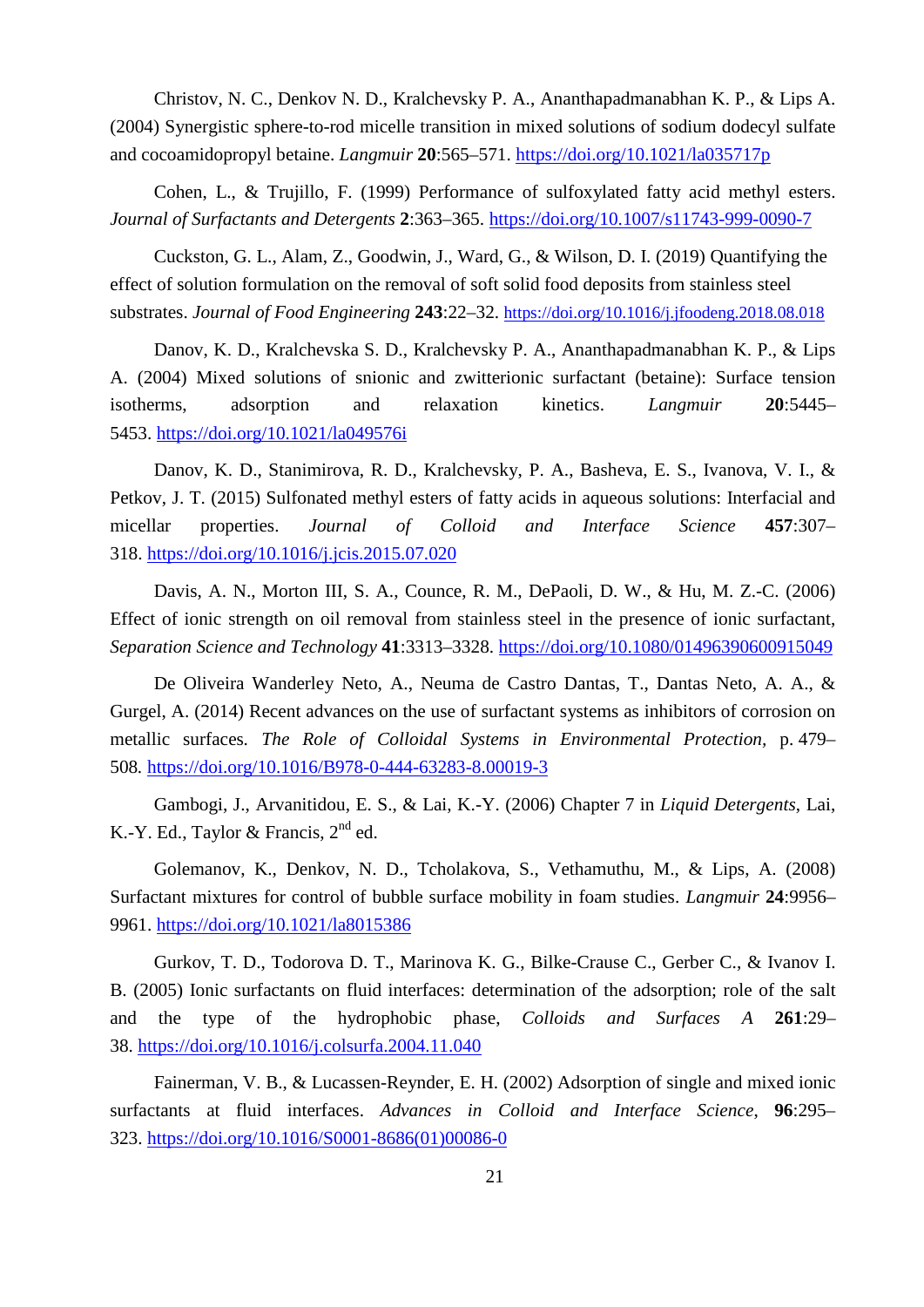Harmalker, S., & Lai, K.-Y. (2006) Chapter 11 in *Liquid Detergents*, Lai, K.-Y. Ed., Taylor & Francis,  $2<sup>nd</sup>$  ed.

Heckmann, K., R Schwarz, R., & Strnad, J. (1987) Determination of Krafft point and CMC of hexadecylpyridinium salts in electrolyte solutions. *Journal of Colloid and Interface Science* **120**: 114–117. [https://doi.org/10.1016/0021-9797\(87\)90329-8](https://doi.org/10.1016/0021-9797%2887%2990329-8)

Hedberg, Y., Karlsson M., Blomberg E., Wallinder I. O., & Hedberg J. (2014) Correlation between surface physicochemical properties and the release of iron from stainless steel AISI 304 in biological media. *Colloids and Surfaces B: Biointerfaces* **122**:216– 222. <https://doi.org/10.1016/j.colsurfb.2014.06.066>

Hines, J. D., Thomas R. K., Garrett P. R., Rennie G. K., & Penfold J. (1998) Investigation of mixing in binary surfactant solutions by surface tension and neutron reflection: Strongly interacting anionic/zwitterionic mixtures, *Journal of Physical Chemistry* B **102**:8834– 8846. <https://doi.org/10.1021/jp982347i>

Hoffmann, H., Rauscher, A., M. Gradzielski, M., & Schulz S. F. (1992) Influence of ionic surfactants on the viscoelastic properties of zwitterionic surfactant solutions. *Langmuir* **8**:2140-2146. <https://doi.org/10.1021/la00045a013>

Hoorfar, M., & Neumann A. W. (2006) Recent progress in axisymmetric drop shape analysis (ADSA). *Advance in Colloid Interface Science* **121**: 25– 49. <https://doi.org/10.1016/j.cis.2006.06.001>

Israelachvili, J. N. (2011) *Intermolecular and Surface Forces*. Academic Press, 3rd edition.

Ivanova, V. I., Stanimirova, R. D., Danov K. D., Kralchevsky P. A., & Petkov J. T. (2017) Sulfonated methyl esters, linear alkylbenzene sulfonates and their mixed solutions: Micellization and effect of Ca2+ ions. *Colloids and Surfaces A* **519**:87– 97.<https://doi.org/10.1016/j.colsurfa.2016.06.039>

Jin, Y. M., Guo, J. L., Ren, X., Li, X. Y., & Gao, S. M. (2016) Synthesis, characterization and exploratory application of anionic surfactant fatty acid methyl ester sulfonate from waste cooking oil. *Journal of Surfactants and Detergents* **19**:467–475. [https://doi.org/10.1007/s11743-](https://doi.org/10.1007/s11743-016-1813-z) [016-1813-z](https://doi.org/10.1007/s11743-016-1813-z)

Kim, D., Kim J. G., & Chu C. N. (2016) Aging effect on the wettability of stainless steel. *Materials Letters* **170**:18–20. <https://doi.org/10.1016/j.matlet.2016.01.107>

Kolev, V. L., Kochijashky I. I., Danov K. D., Kralchevsky P. A., Broze G., & Mehreteab A. (2003) Spontaneous detachment of oil drops from solid substrates: governing factors. *Journal of Colloid and Interface Science* **257**:357–363. [https://doi.org/10.1016/S0021-9797\(02\)00052-8](https://doi.org/10.1016/S0021-9797(02)00052-8)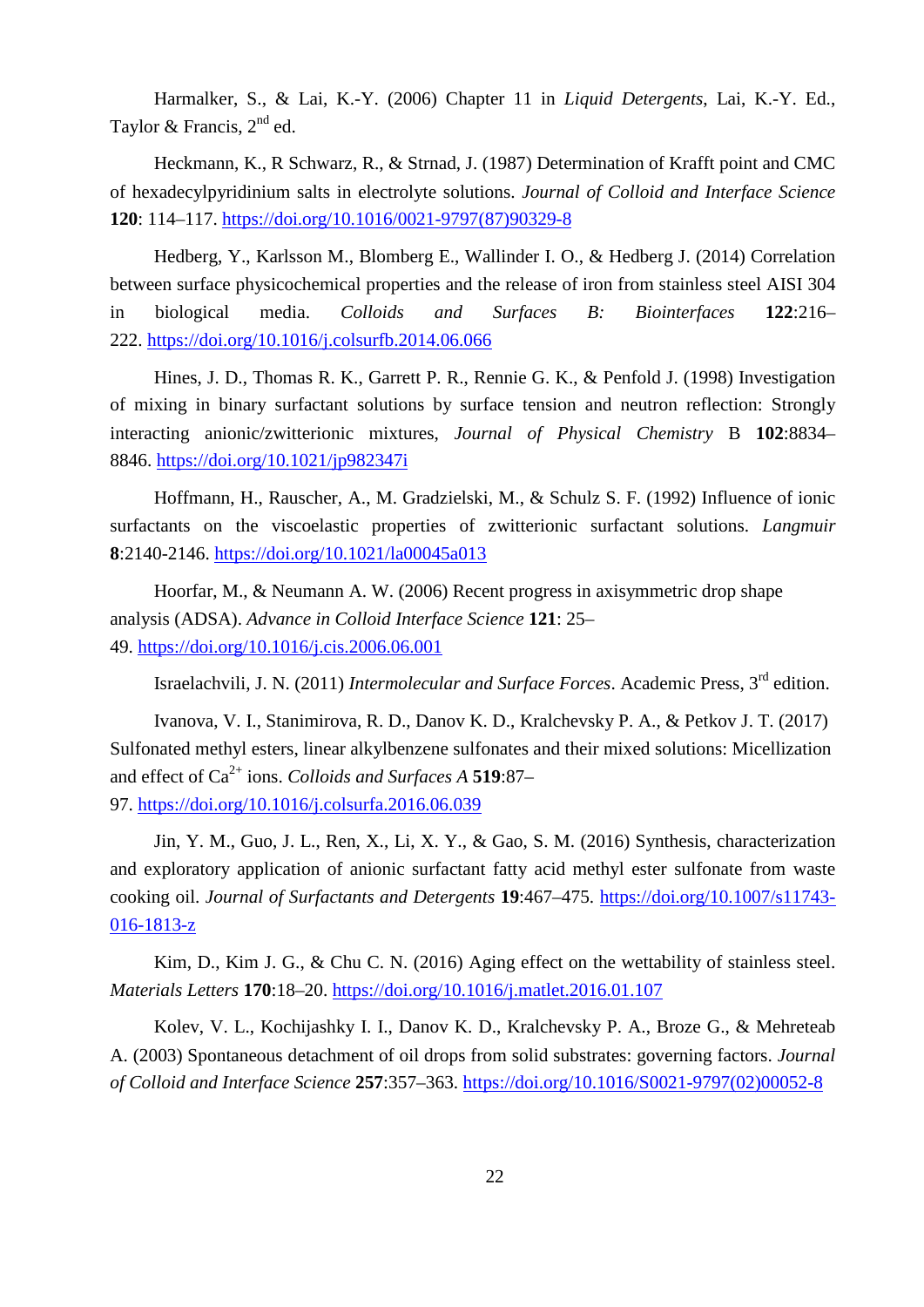Kralchevsky, P. A., Danov, K. D., Broze, G. & Mehreteab, A. (1999) Thermodynamics of ionic surfactant adsorption with account for the counterion binding: Effect of salts of various valency. *Langmuir* **15**:2351–2365. <https://doi.org/10.1021/la981127t>

Kralchevsky, P. A., & Danov, K. D. (2015) Chemical physics of colloid systems and interfaces, Chapter 4 in *Handbook of Surface and Colloid Chemistry*, 4<sup>th</sup> Edition (K. S. Birdi, Ed.), CRC Press, New York. <https://doi.org/10.1201/b18633>

Kralchevsky, P. A., Danov, K. D., Kolev, V. L., Gurkov, T. D., Temelska, M. I., & Brenn, G. (2005) Detachment of oil drops from solid surfaces in surfactant solutions: Molecular mechanisms at a moving contact line, *Industrial & Engineering Chemistry Research* **44** 1309– 1321. <https://doi.org/10.1021/ie049211t>

Lant, N. J., Keuleers, R. R. F. (2016) Hand dishwashing liquid detergent composition. US patent 10,377,973 B2.<https://patents.justia.com/patent/10377973>

Lim, Y.S., Stanimirova, R.D., Xu, H., & Petkov J. (2016) Sulphonated methyl ester a promising surfactant for detergency in hard water conditions. *Household and Personal Care Today* **11**:47–51. [http://www.teknoscienze.com/tks\\_article/sulphonated-methyl-ester-a](http://www.teknoscienze.com/tks_article/sulphonated-methyl-ester-a-promising-surfactantfor-detergency-in-hard-water-conditions/)[promising-surfactantfor-detergency-in-hard-water-conditions/](http://www.teknoscienze.com/tks_article/sulphonated-methyl-ester-a-promising-surfactantfor-detergency-in-hard-water-conditions/)

Lim, Y.S., Baharudin, N. B., & Ung, Y. W. (2019) Methyl ester sulfonate: a highperformance surfactant capable of reducing builders dosage in detergents. *Journal of Surfactants and Detergents* **22**:549–558. <https://doi.org/10.1002/jsde.12230>

Maeda, H. (1996) Dodecyldimethylamine oxide micelles: stability, aggregation number and titration properties. *Colloids Surfaces A* **109**:263–271. [https://doi.org/10.1016/0927-](https://doi.org/10.1016/0927-7757(95)03459-5) [7757\(95\)03459-5](https://doi.org/10.1016/0927-7757(95)03459-5)

Maeda, H., Muroi, S., Ishii, M., Kakehashi, R., Kaimoto, H., Nakahara, T., & Motomura, K. (1995) Effects of ionization on the critical micelle concentration and the surface excess of dodecyldimethylamine oxide in salt solutions. *Journal of Colloid Interface Science* **175**:497– 505.<https://doi.org/10.1006/jcis.1995.1481>

Mahdi, F. M., Record, T. E., Amadi, C. A., Emmanuel, F. O., Ivanova, N., Trybala, A., & Starov, V. M. (2015) Removal of submicron particles from solid surfaces using surfactants. *Colloids and Interface Science Communications* 6:13– 16.<http://dx.doi.org/10.1016/j.colcom.2015.10.001>

Maurad, Z. A., Idris, Z., & Ghazali, R. (2017) Performance of palm-based C 16/18 methyl ester sulphonate (MES) in liquid detergent formulation. *Journal of Oleo Science* **66**:677– 687. <https://doi.org/10.5650/jos.ess16190>

Patil, S. R., Mukaiyama, T., & Rakshit, A. K. (2004) α-Sulfonato palmitic acid methyl ester-hexaoxyethylene monododecyl ether mixed surfactant system: Interfacial, thermodynamic,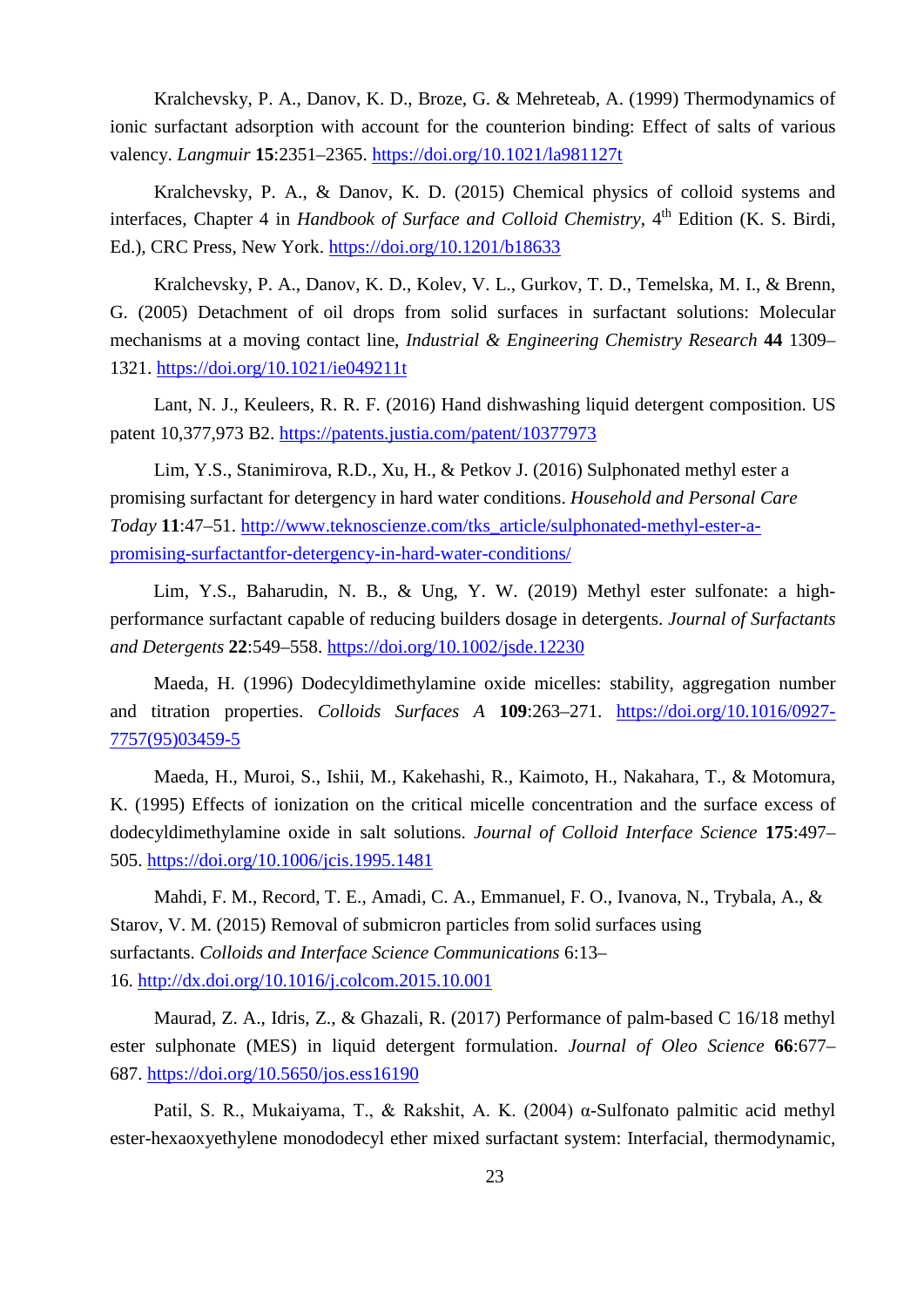and performance property study. *Journal of Surfactants and Detergents* **7**:87– 96. <https://doi.org/10.1007/s11743-004-0293-y>

Phaodee, P., Attaphong, C. D., & Sabatini, A. (2018) Cold water detergency of triacylglycerol semisolid soils: The effect of salinity, alcohol type, and surfactant systems. *Journal of Surfactants and Detergents*, <https://doi.org/10.1002/jsde.12234>

Rotenberg, Y., Boruvka L., & Neumann A. W. (1983) Determination of surface tension and contact angle from the shapes of axisymmetric fluid interfaces. *Journal of Colloid Interface Science* **93**:169–183. [https://doi.org/10.1016/0021-9797\(83\)90396-X](https://doi.org/10.1016/0021-9797(83)90396-X)

Rowe, A. W., Counce, R. M., Morton III, S. A., Hu, M. Z.-C., & DePaoli, D. W. (2002) Oil detachment from solid surfaces in aqueous surfactant solutions as a function of pH. *Industrial & Engineering Chemistry Research* **41**:1787–1795.<https://doi.org/10.1021/ie010641i>

Schambil, F., & Schwuger, M.J. (1990) Physical-chemical properties of  $\alpha$ -sulfo fatty acid methyl esters and α-sulfo fatty acid di-salts. *Tenside Surfactants Detergents* **27**: 380−385. [http://refhub.elsevier.com/S0021-9797\(18\)30104-8/h0175](http://refhub.elsevier.com/S0021-9797(18)30104-8/h0175)

Schellmann, K., Preisig, N., Claesson, P., & Stubenrauch, C. (2015) Effects of protonation on foaming properties of dodecyldimethylamine oxide solutions: a pH-study, *Soft Matter* **11**:561–571.<https://doi.org/10.1039/C4SM02476A>

Shi, J., Scheper, W. M., Sivik, M. R., Jordan, G. T., Bodet, J., & Song, B. X. (2006) Chapter 4 in *Handbook of Detergents. Part D: Formulation*, M. S. Showell Ed., Taylor & Francis.

Singh, S.K., Bajpai, M., & Tyagi, V.K. (2006) Amine oxides: a review. *Journal of Oleo Science* **55**:99–119. <https://doi.org/10.5650/jos.55.99>

Siwayanan, P., Aziz, R., Bakar, N. A., Ya, H. Jokiman, R., & Chelliapan, S. (2014) Characterization of phosphate-free detergent powders incorporated with palm C16 methyl ester sulfonate (C16MES) and linear alkyl benzene sulfonic acid (LABSA). *Journal of Surfactants and Detergents* **17**:871–880,<https://doi.org/10.1007/s11743-014-1603-4>

Smulders, E. (2002) *Laundry Detergents*. Wiley-VCH Verlag GmbH & Co. KGaA.

Tai, X.-M., Song, J.-Y., Du, Z.-P., Liu, X., Wang, T., & Wang, G. (2018) The performance test of fatty acid methyl ester sulfonates and application in the dishwashing liquid detergent, *Journal of Dispersion Science and Technology* **39**:1422– 1426. <https://doi.org/10.1080/01932691.2017.1409633> .

Tsujii, K. (1998) *Surface Activity: Principles, Phenomena, and Applications*, Academic Press.